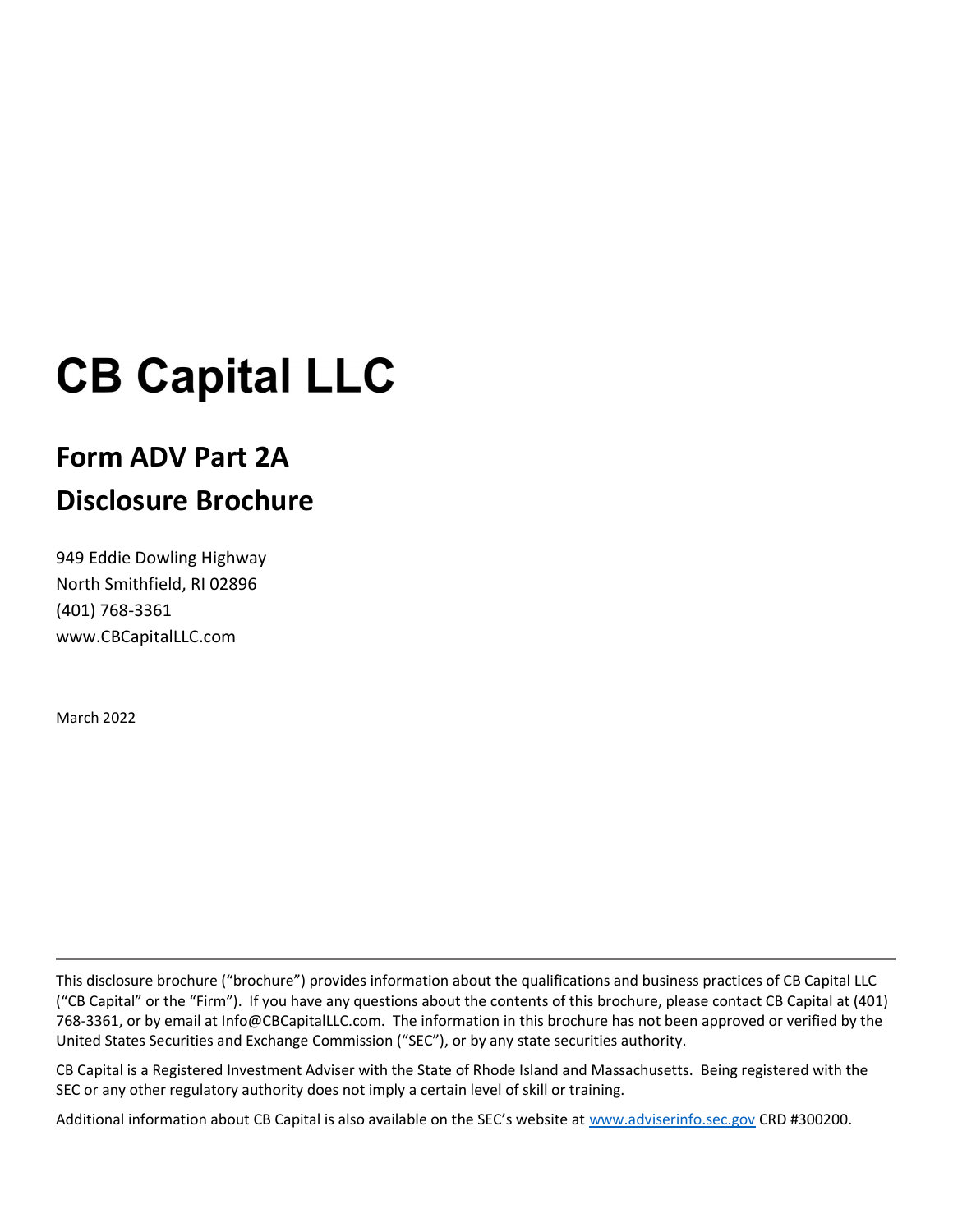# Item 2 - Material Changes

This section provides a summary of material changes that were made to this brochure since the last annual update.

As a result of the merger between TD Ameritrade ("TD"), and Charles Schwab & Co Inc. ("Schwab") CB Capital will utilize UMB Bank ("UMB") as a custodian for certain reinsurance accounts.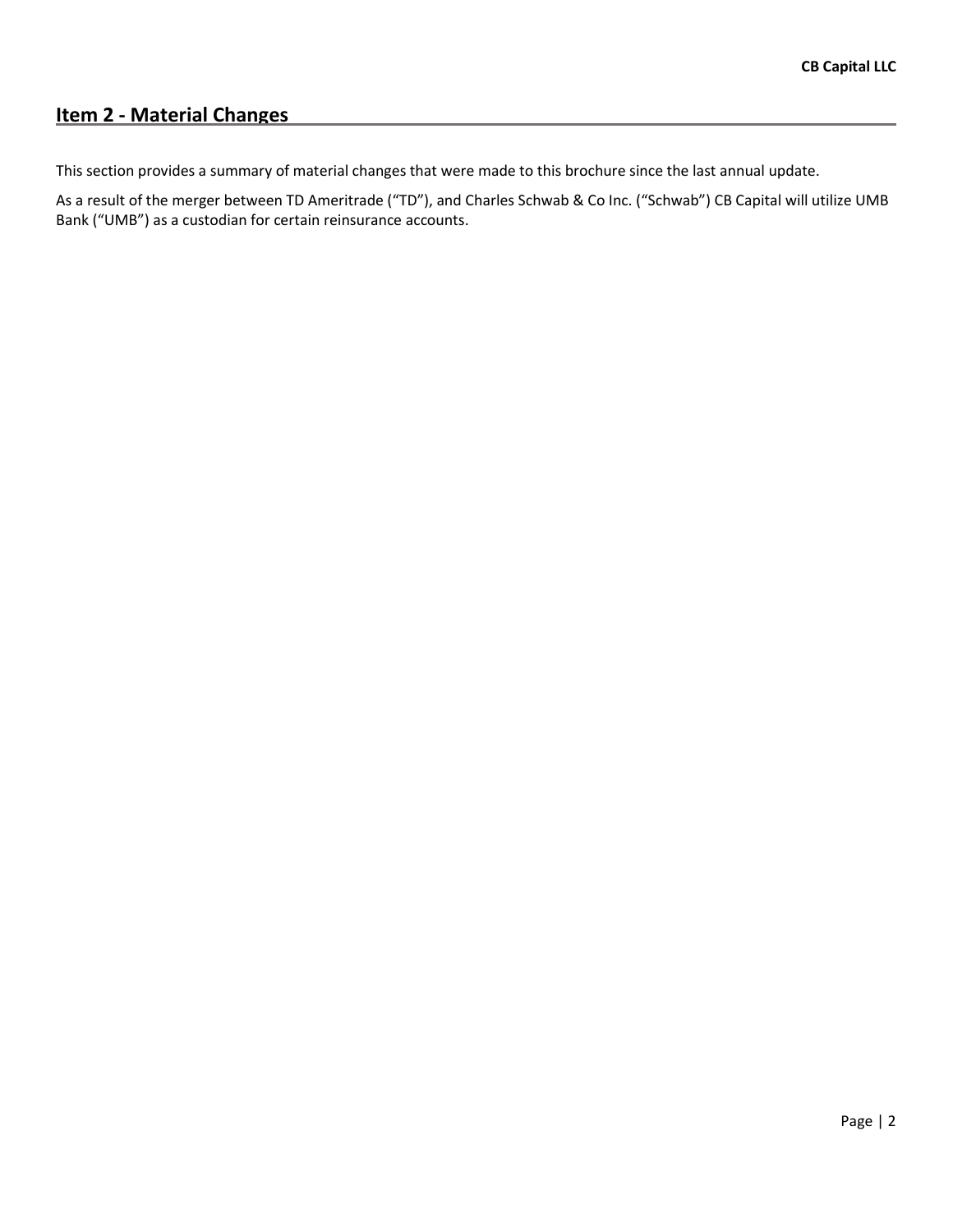# Item 3 - Table of Contents

| Item 1: Cover Page                                                                            | 1  |
|-----------------------------------------------------------------------------------------------|----|
| Item 2: Material Changes                                                                      | 2  |
| Item 3: Table of Contents                                                                     | 3  |
| Item 4: Advisory Business                                                                     | 4  |
| Item 5: Fees & Compensation                                                                   | 6  |
| Item 6: Performance-Based Fees and Side-by-Side Management                                    | 8  |
| Item 7: Types of Clients                                                                      | 8  |
| Item 8: Methods of Analysis, Investment Strategies & Risk of Loss                             | 8  |
| Item 9: Disciplinary Information                                                              | 11 |
| Item 10: Other Financial Industry Activities & Affiliations                                   | 12 |
| Item 11: Code of Ethics, Participation, or Interest in Client Transactions & Personal Trading | 12 |
| Item 12: Brokerage Practices                                                                  | 13 |
| Item 13: Review of Accounts                                                                   | 14 |
| Item 14: Client Referrals & Other Compensation                                                | 14 |
| Item 15: Custody                                                                              | 15 |
| Item 16: Investment Discretion                                                                | 15 |
| Item 17: Voting Client Securities                                                             | 15 |
| Item 18: Financial Information                                                                | 15 |
| Item 19: Form ADV Part 2B - Brochure Supplement                                               | 16 |
| Privacy Policy                                                                                | 19 |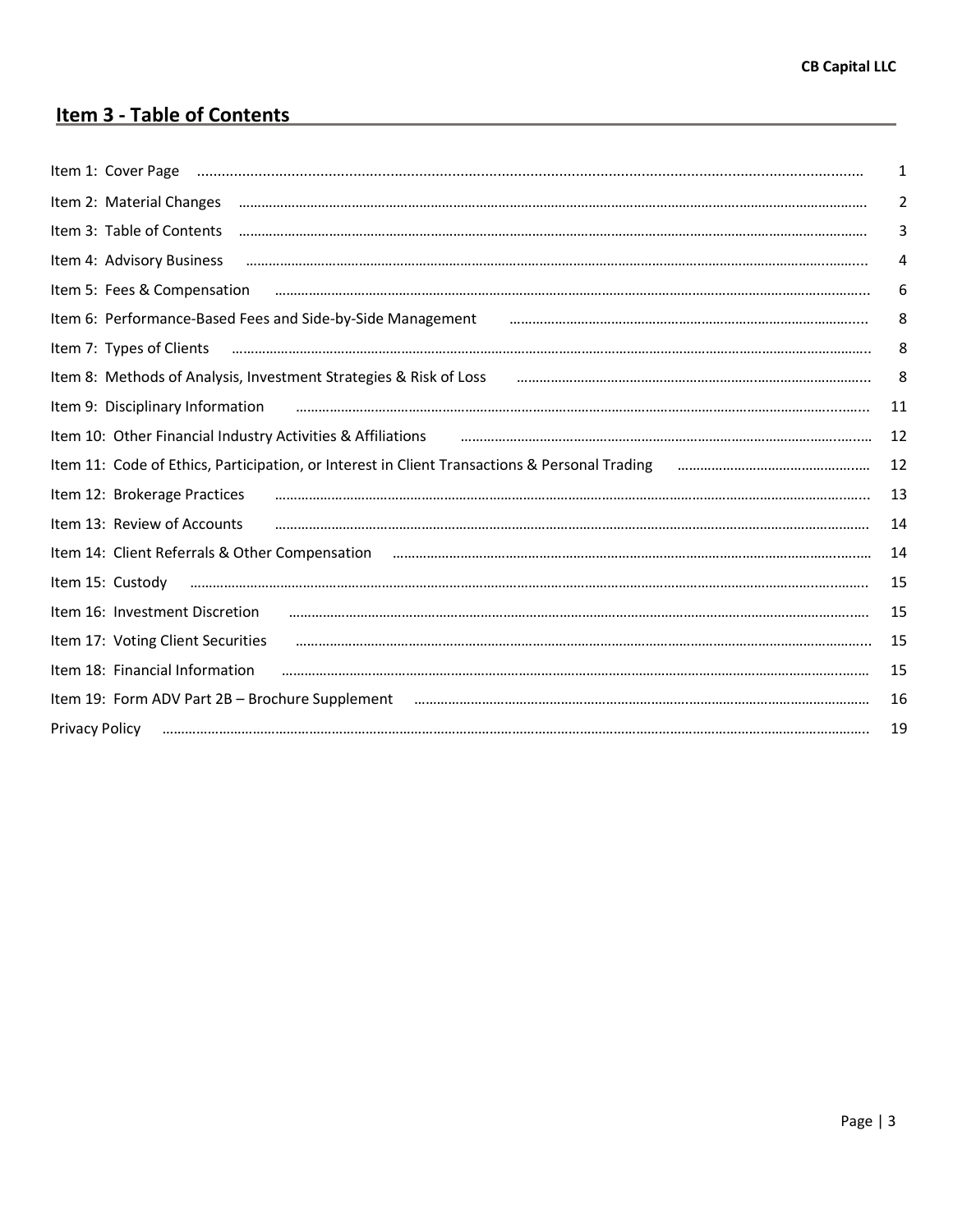# Item 4 - Advisory Business

#### Firm Description:

CB Capital is organized as a Limited Liability Company in the State of Rhode Island. Founded in 2018, the Firm provides Investment Advisory Services to a wide array of clients including high net worth individuals, small businesses, pension plans, estates, and trusts ("Client[s]"). CB Capital also offers specialized expertise to automotive reinsurance companies.

CB Capital is an independent, fee-only Registered Investment Adviser that operates as a fiduciary for its Clients at all times. The Firm aims to eliminate and/or minimize conflicts of interest and therefore does not sell any commissionable products such as annuities or insurance, nor is it associated with any entities that do so.

CB Capital only receives compensation from its clients.

CB Capital is 100% owned by Christopher G. Benoit

#### Advisory Services Offered:

#### Investment Advisory Services:

The Firm's investment approach is based on the belief that the key to building long-term value is to focus on the following five (5) controllable elements:

- 1. Comprehensive planning/financial planning
- 2. Strategic asset allocation
- 3. Tax efficiency/minimization
- 4. Fee minimization
- 5. Behavioral economics/finance

CB Capital employs a comprehensive planning approach that begins by having discussions with each Client to understand their current financial situation, short and long-term goals, tolerance for risk, and capital needs. As part of the planning process the Firm can incorporate financial planning services on an as needed basis. From those discussions, we develop investment objectives and propose an investment strategy in support of those goals. Through on-going Client communications, we consider and incorporate any changes in circumstances and/or objectives into the investment strategy as appropriate. The frequency and nature of on-going Client communications are tailored to the individual needs of each Client. If a Client experiences any significant changes in his/her financial or personal circumstances, we ask they notify the Firm so that we can consider the changes relative to the Client's investment objectives.

The Firm believes that while markets can be inefficient and volatile over the short-term, they are relatively efficient over the long-term. Further, attempts to trade on short-term market fluctuations generally result in timing errors, higher costs, and lower long-term returns. The majority of long-term investment returns of a portfolio are attributable to the strategic asset allocation decisions rather than timing and/or individual security selection decisions. Therefore, CB Capital does not routinely trade in and out of positions in an attempt to "beat" the market but, focuses instead on strategic asset allocation to achieve the Client's long-term objectives. The Firm may sometimes take advantage of certain market environments to further that objective when appropriate. Also, the Firm may periodically rebalance Client portfolios in accordance with the strategic asset allocation and investment objectives.

The Firm utilizes several techniques to manage Client portfolios in working towards the investment objectives, while also being as tax efficient as possible. This is achieved through utilizing specific types of securities, rebalancing techniques, and minimizing trading.

Over time excessive fees can significantly erode the long-term performance of a Client's portfolio. For example, an additional one percent (1%) fee paid annually over a 30-year period can lower the ending value of a portfolio by approximately 30%. To that end, CB Capital minimizes fees for its Clients by charging below average management fees (see Item 5 - Fees and Compensation). In addition, the Firm utilizes predominantly broad-based exchange traded funds ("ETFs"), as well as, individual equity securities, bonds, money market, and other securities where appropriate.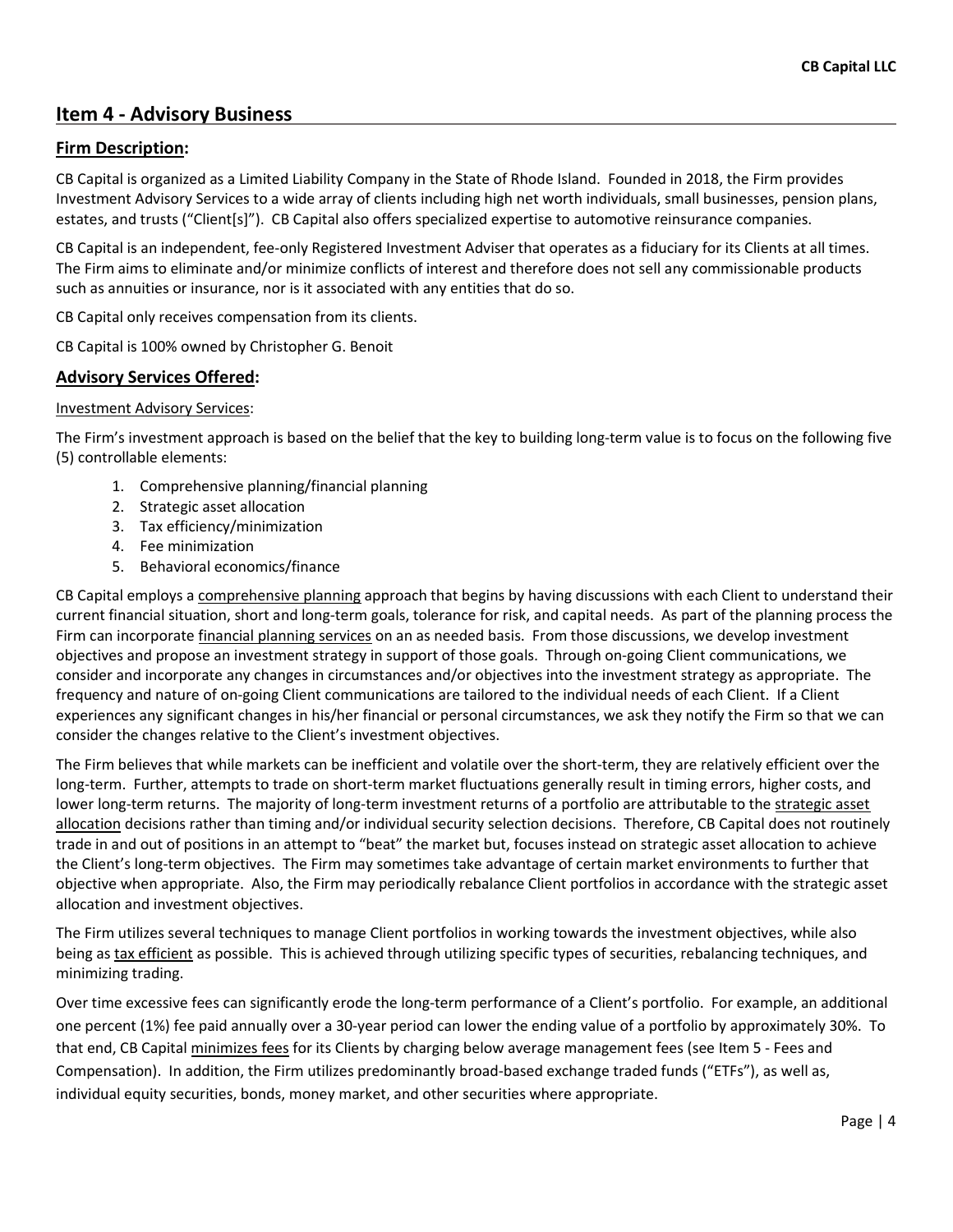In the last 20 years there have been several breakthrough findings in area known as Behavioral Economics/Finance. This relatively new field of study combines behavioral and cognitive psychology with conventional economics, and has identified that most individuals have deep-seated, subconscious biases, and heuristics that negatively impact their financial decisionmaking. In this context, the Firm applies principles and utilizes techniques in working with Clients to maximize returns while minimizing errors.

#### Financial Planning Services:

CB Capital may offer standalone financial planning services to clients. The services may include but are not limited to an assessment of the client's budget, savings plan and goals, education planning, retirement planning, risk management, tax planning, and estate planning.

#### Reinsurance Consulting Services:

CB Capital has extensive, specialized expertise in managing automotive reinsurance companies and their assets. The Firm offers reinsurance consulting services to automotive reinsurance companies with domestic, tribal, or international domiciles.

Our reinsurance consulting services provide strategic guidance and operational best practices to automotive reinsurance companies to improve their effectiveness and maximize their profitability.

Should the Client decide to engage the Firm for Investment Advisory Services the Firm will provide specialized investment advisory services that are tailored to the unique requirements of automotive reinsurance companies which include trustee requirements, tax implications, IRS regulations, cash flow requirements, and multifaceted shareholder objectives.

#### Retirement Plan Services:

CB Capital provides retirement plan services to employer plan sponsors on an ongoing basis. Generally, such services consist of assisting employer plan sponsors in establishing, monitoring, and reviewing their company's participant-directed retirement plan. As the needs of the plan sponsor dictate, areas of advising could include investment options, plan structure, and participant education.

In providing services for retirement plans, the Firm does not provide any investment advisory services with respect to the following types of assets: employer securities, real estate (excluding real estate funds and publicly traded real estate investment trusts ("REITS")), participant loans, non-publicly traded securities or assets, or other illiquid investments.

All retirement plan services are in compliance with applicable federal and state laws regulating retirement plan services. This applies to Client accounts ("Account[s]") that are retirement or other employee benefit plans ("Plan[s]") governed by the Employee Retirement Income Security Act of 1974, as amended ("ERISA"). If the Client Accounts are part of a Plan, and the Firm accepts appointments to provide services to such Accounts, the Firm acknowledges its fiduciary standard within the meaning of Section 3(21) or 3(38) of ERISA.

Prior to the rendering of any of the aforementioned services, Clients are required to enter into one or more written agreements with CB Capital or its partners setting forth the relevant terms and conditions of the relationship ("Agreement[s]").

#### Tailored Services:

CB Capital tailors its advisory services to meet the needs of its individual Clients and seeks to ensure that Client portfolios are managed in a manner consistent with their specific investment objectives. Each Client has the opportunity to place reasonable restrictions on the types of investments or specific securities held in their Account(s). CB Capital will do its best to accommodate such restrictions in so much as they do not conflict with the long-term goals of the Client. Any restriction request(s) must be submitted to CB Capital in writing, and the Firm must acknowledge receipt and acceptance of such terms for the request(s) to be deemed accepted.

#### Fiduciary Statement:

CB Capital serves as a fiduciary to Clients, as defined under applicable laws and regulations. The foundation of the Firm's culture is our embrace of the fiduciary duty to put the Client's interests first. As a fiduciary, the Firm upholds a duty of loyalty,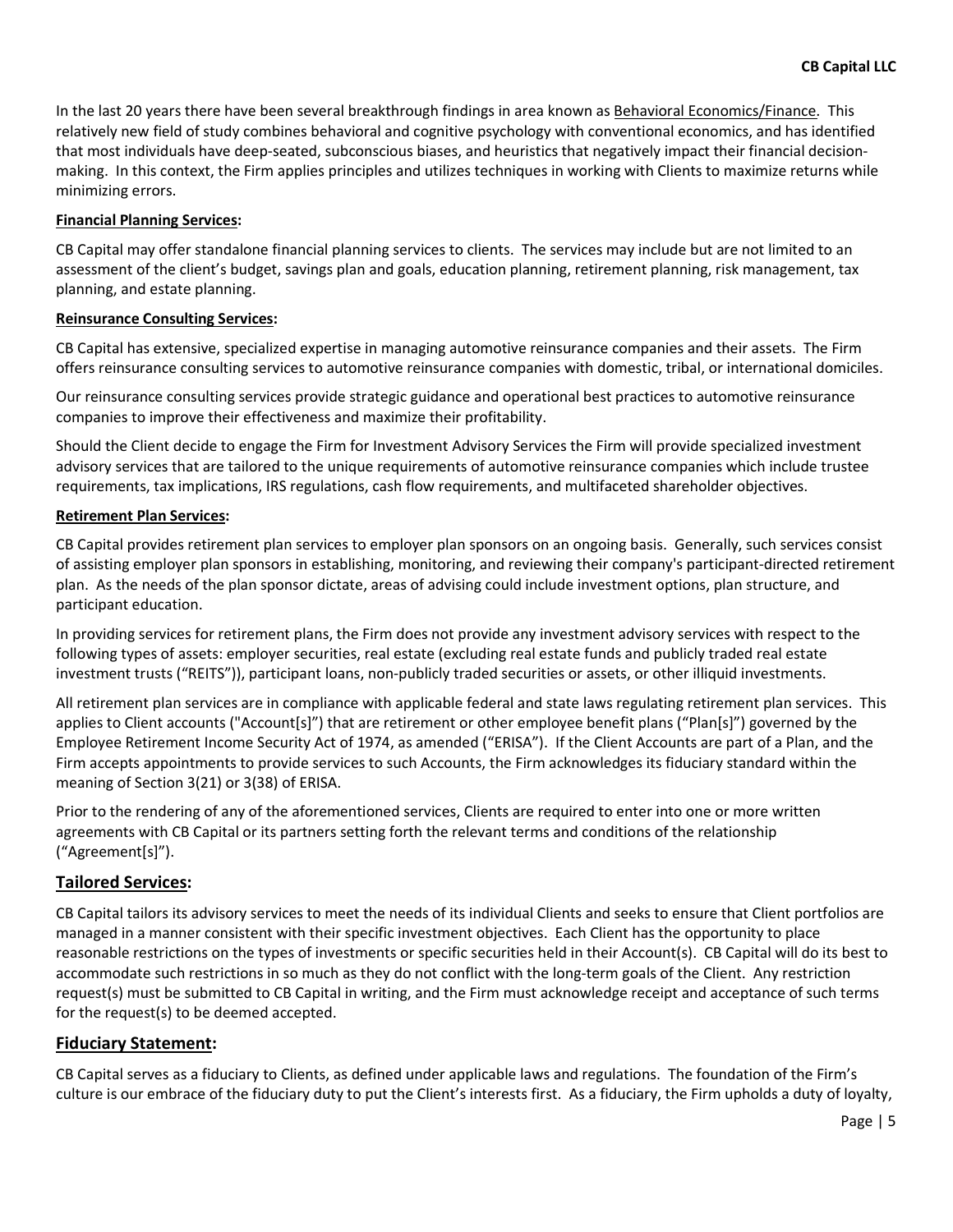fairness, and good faith towards each Client and seeks to mitigate potential conflicts of interest. If a conflict of interest arises it will be immediately disclosed to the Client.

#### Compliance with the Department of Labor Fiduciary Rule:

The Firm provides investment advice to assets affected by the Department of Labor ("DOL") Fiduciary Rule for a level fee. As such, we abide by the Impartial Conduct Standards as defined by the DOL. To comply with these standards, the Firm gives advice that is in the Clients' best interest, charges no more than reasonable compensation (within the meaning of ERISA Section 408(b)(2) and Internal Revenue Code Section 4975(d)(2)), and makes no misleading statements about investment transactions, compensation, conflicts of interest, and any other matters related to investment decisions.

As a level-fee fiduciary, the Firm maintains a non-variable compensation structure that is provided on the basis of a fixed percentage of the value of assets or a set fee that does not vary with the particular investment recommended, as opposed to a commission or other transaction-based fee.

#### Wrap Fee Programs:

CB Capital does not offer or participate in wrap fee programs.

#### Assets Under Management:

CB Capital had \$67,556,595 in assets under management as of the Firm's December 31, 2021 fiscal year-end. The total amount of \$62,787,342 is managed on a discretionary basis. Clients may request more current information at any time by contacting the Firm at info@CBCapitalLLC.com or (401) 768-3361.

### Item 5 - Fees and Compensation

#### Investment Advisory Services:

The following schedule details the standard annual fees charged as a percentage of assets for Investment Advisory Services:

| <b>Assets Under Management</b> | Annual %   |
|--------------------------------|------------|
|                                |            |
| Up to \$500,000                | 0.70%      |
| \$500,001 - \$1,000,000        | 0.60%      |
| \$1,000,001 - \$2,000,000      | 0.50%      |
| \$2,000,001 - \$5,000,000      | 0.40%      |
| \$5,000,001 - \$10,000,000     | 0.30%      |
| $$10,000,000 +$                | Customized |

The Firms fees are calculated based on the market value of the assets under management on the last day of each calendar quarter. As an alternative, the Firm may charge a flat fee which can range from \$2,000 to \$10,000/year for the average Client but may be higher or lower based on scope, time required, and complexity of the services rendered. All the Firm's fees are charged on a quarterly basis in arrears and will be deducted directly from the Client's account(s) by the Custodian unless otherwise determined in the Investment Advisory Agreement. CB Capital will also accept a check as an alternative method of payment. Payment is due within 30 days of receipt of the invoice. The Client will sign the Investment Advisory Agreement (the "Agreement") which will further detail the Firm's fee structure.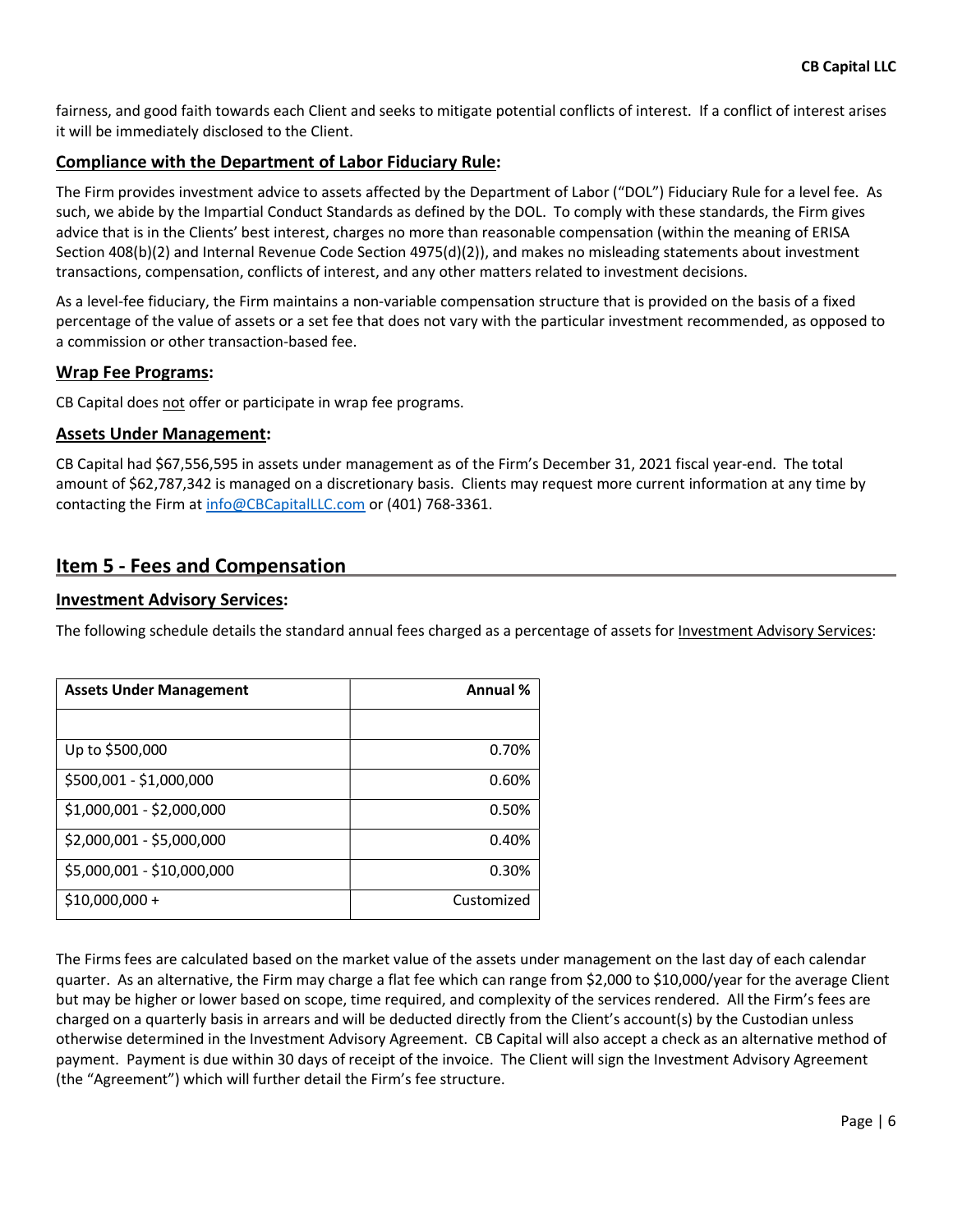#### Financial Planning Services:

If CB Capital is managing a Client's assets it will not charge a separate or additional fee for financial planning services. However, the Firm may at its sole discretion, charge a fee to prospective Investment Advisory Clients or Clients without assets under management for financial planning services. An estimate of the fee will be provided to the Client prior to engaging in these services and payment is due upon completion and presentation of the plan. Fees are negotiable, charged on a fixed fee or hourly basis, payable by check and generally range between \$1,000 to \$5,000 or \$350/hour depending on the scope of the services rendered. If the client engages CB Capital for Investment Advisory Services, the Firm may in its sole discretion credit some or all the fees paid against future investment advisory fees.

#### Reinsurance Consulting Services:

The Firm offers Reinsurance Consulting to companies who are prospective Clients of the Firm's Investment Advisory Services. Fees are determined based on the scope and complexity of the services to be provided and the overall relationship with the Firm. An estimate of the fee will be provided to the Client prior to engaging in these services and payment is due upon the completion of services being rendered. Fees are negotiable, charged on a fixed fee or hourly basis, and are payable by check. Fees generally range between \$5,000-\$10,000 or \$500/hour depending on the scope, time required, and complexity of the services rendered. If the client engages CB Capital for Investment Advisory Services, the Firm may in its sole discretion credit some or all the fees paid against future investment advisory fees.

#### Retirement Plan Services:

The Firm offers Retirement Plan Services to employer plan sponsors under the Firm's Investment Advisory Services fee schedule listed above. The Firm's fees are charged on a quarterly basis in arrears based on the market value of the assets under management on the last day of each calendar quarter. As an alternative, the Firm may charge a flat fee which can range from \$2,000 to \$10,000/year for the average Client/plan but may be higher or lower based on scope, time required, and complexity of the services rendered. Fees are negotiable and will be deducted directly from plan assets by the Custodian unless otherwise determined. CB Capital will also accept a check as an alternative method of payment. Employer plan sponsors will sign agreements directly with the Third-party Administrator, Recordkeeper and the Custodian.

#### Third Party Fees:

In addition to the investment advisory fees paid to CB Capital, clients bear certain charges that are imposed by third parties, such as broker-dealers, custodians, trust companies, banks, and other financial institutions. These additional charges may include, but are not limited to, securities brokerage commissions, transaction fees, custodial fees, charges imposed directly by a mutual fund or exchange traded fund ("ETF"), as disclosed in the fund's prospectus (e.g., fund management fees and other fund expenses), margin costs, reporting charges, odd-lot differentials, transfer taxes, wire transfers and electronic fund fees and other fees and taxes on brokerage accounts and securities transactions. Please refer to Item 12 Brokerage Practices for additional information.

CB Capital does not receive any portion of or receive any benefit from these fees and additional charges.

#### Fee Discretion:

CB Capital provides a wide range of services to a diverse group of Clients. As such, the Firm may negotiate a higher, lower or flat fee based upon criteria such as the complexity, level of expertise and time required to manage the Client's Account, preexisting Client relationships, anticipated future additional assets, dollar amount of assets to be managed, and pro bono activities among other factors. Related Client accounts may be aggregated for purposes of calculating fees. CB Capital may waive any or all fees at any time if it deems appropriate.

#### Termination:

Either party(ies) to the Investment Advisory Agreement, or the Financial Planning Agreement, (the "Agreement[s]") may terminate at any time by providing written notice to the other party(ies). In addition, the Client may terminate the Agreement(s) by providing written notice within five (5) business days from the initial signing of the Agreement(s) at no cost to the Client. After five (5) business days from initial signing, either party(ies) must provide the other party(ies), thirty (30)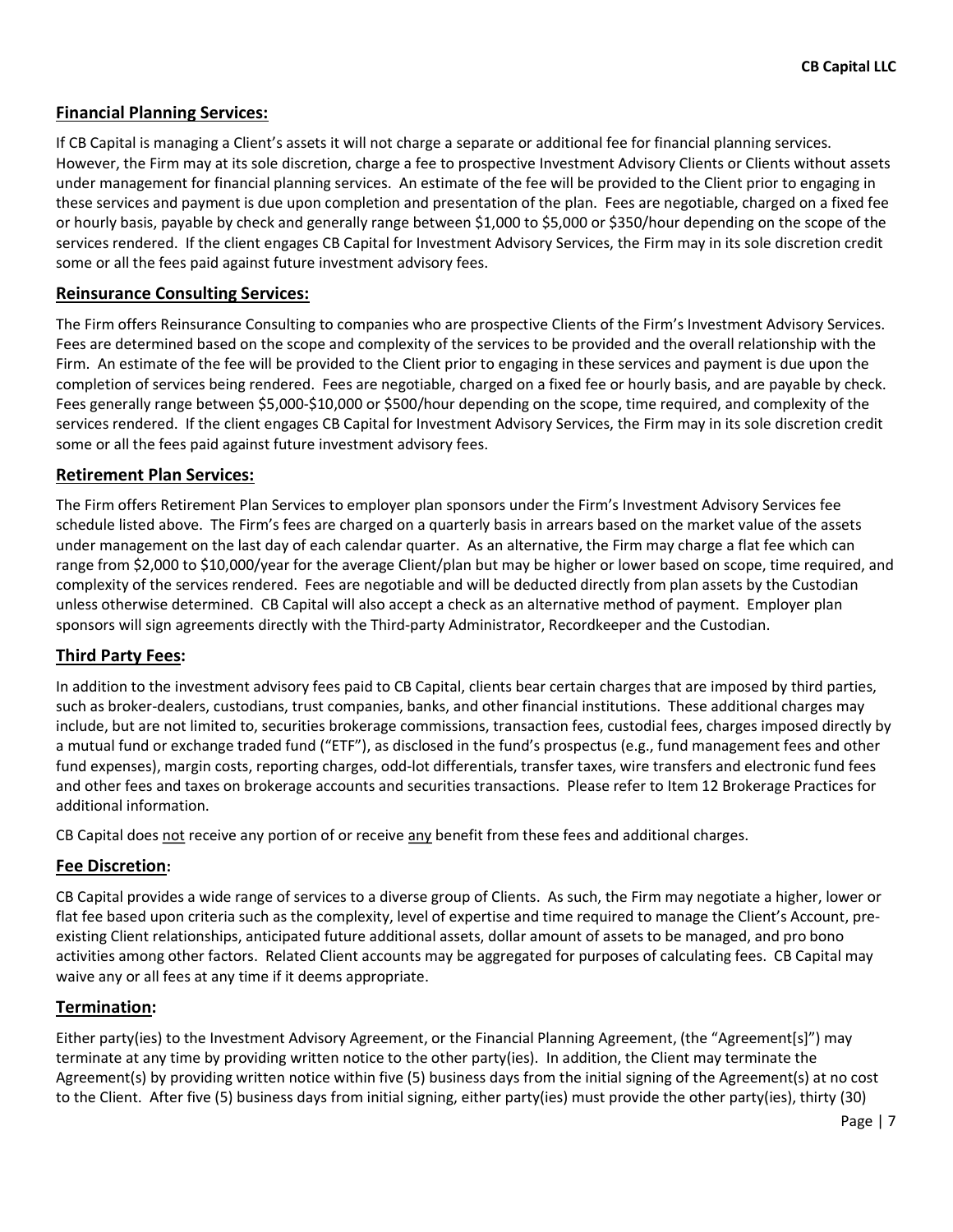days written notice to terminate the Agreement(s). The Client will incur charges for bona fide services rendered up to the point of termination (determined as thirty (30) days after receipt of said written notice) and such fees will be due and payable by the Client.

Under the Investment Advisory Agreement, the Client will incur charges for bona fide services rendered to the point of termination (defined as thirty (30) days after receipt of said written notice) and such fees will be due and payable by the Client. Fees shall be calculated by multiplying the termination date value of the Account(s) provided by the Custodian by the pro-rata number of days that have passed in the quarter (days passed/total days in quarter) by twenty-five (25) percent of the annual fee set forth in the fee table, or by the annual fees otherwise determined in Schedule B of the Investment Advisory Agreement.

Under the Financial Planning Agreement, the Firm will turn over any completed work product to the Client at the Client's request. Hourly fees owed by the Client shall be calculated by multiplying the hours worked by the hourly rate of \$350. Fixed fees owed shall be calculated by multiplying percentage of work completed (determined by CBC) by the total fixed fee listed in Schedule A of the Financial Planning Agreement.

# Item 6 – Performance Based Fees

CB Capital does not provide any services for a performance-based fee (i.e., a fee based on a share of capital gains or capital appreciation of a Client's assets).

# Item 7 – Types of Clients

CB Capital provides investment advisory and consulting services to a diverse group of Clients including high net worth individuals, small business owners, pension plans, estates, and trusts. CB Capital also offers specialized expertise to automotive reinsurance companies.

CB Capital targets accounts with a minimum of \$500,000 in investable assets but may accept smaller accounts at the Firm's discretion.

# Item 8 – Methods of Analysis, Investment Strategies and Risk of Loss

#### Methods of Analysis:

CB Capital focuses on strategic asset allocation and believes that investing in a well-diversified portfolio over the long-term with low expenses and high tax efficiency is the best way to achieve the highest after-tax returns. The Firm believes that investors' returns are determined primarily by asset allocation decisions, not market timing or individual security selection.

CB Capital utilizes research reports, economic data, white papers, company SEC filings and academic research to inform our strategic asset allocation models, the timing and implementation of a given strategy and to analyze individual securities. These research and analysis techniques generally attempt to look for persistent historical patterns that can be used to guide current decisions. The Firm continually evaluates its investment strategies and works to improve portfolios and financial strategies.

A risk to these methods is that historical guidance is helpful but historical patterns are not guaranteed to repeat. The future is unpredictable and therefore clients must be prepared to bear the risk of loss that is present with any investment strategy. Specifically, investment portfolios are subject to the risk that the Firm allocates assets to asset classes and/or individual securities that are affected by adverse market movements, and the risk that our specific investment choices could underperform their relevant indexes.

When selecting individual securities, the Firm primarily utilizes fundamental analysis which involves a review of business and financial information of the issuer. For equity securities this may include but is not limited to, financial strength, valuation,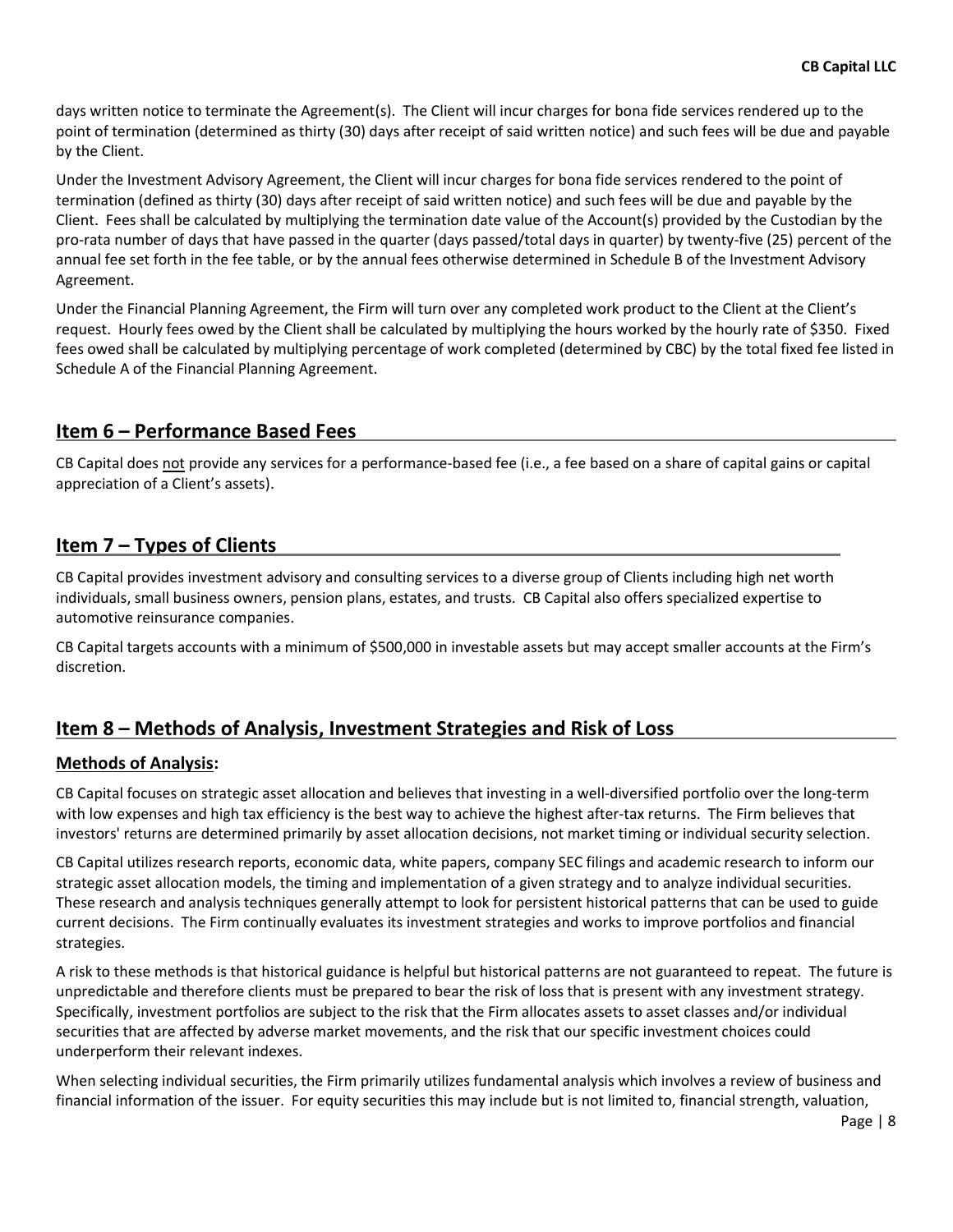and growth ratios as well as competitive position within their industry. For debt securities this may include but is not limited to borrower rating, yield, and duration.

A risk of fundamental analysis is that a given security may trade independently of the fundamentals whether that be positively or negatively. Fundamental analysis is generally a backward-looking tool and therefore adverse future events can result in a loss for a given security.

#### Investment Strategies:

CB Capital employs a long-term investment strategy for its Clients based on their specific investment objectives and tolerance for risk. Within that context the Firm offers the following five (5) investment strategies:



Beginning on the left, a client may incorporate a strategy of capital preservation for a portion of their portfolio, which aims to preserve capital for a short or intermediate term need. This strategy incorporates a high allocation to cash equivalents and short-term fixed income securities. Moving to the middle, the income and income and growth strategies incorporate a higher allocation to fixed income and add some equity securities. These strategies primarily focus on delivering current and future income to clients most often during their retirement years. Moving to the right, the growth and aggressive growth strategies incorporate a higher allocation to equities relative to fixed income with the goal of long-term capital appreciation and increasing purchasing power.

Each strategy is designed and implemented in such a way as to accommodate movement between each strategy if client circumstances were to change. To that end, consideration is always given to minimizing fees and taxes.

The Firm utilizes various types of securities across the strategies. Specifically, for cash balances, the Firm may utilize money market funds, FDIC insured certificates of deposit, high-grade commercial paper and/or government backed debt instruments. The Firm utilizes fixed income securities such as municipal, corporate and government bonds, preferred securities, real estate investment trust ETFs ("REITS"), and bond funds. CB Capital may utilize equity securities such as domestic and international exchange traded funds ("ETFs"), individual equities, and no-load mutual funds. Under certain circumstances, the Firm may utilize options contracts primarily to generate income and/or in hedging strategies. If appropriate, the Firm may utilize the same securities across different strategies.

#### Risk of Loss:

CB Capital does not guarantee any minimum level of investment performance or the success of any portfolio or investment strategy. All investments and investment strategies carry certain risks that each client should be prepared to bear. Some risks include but are not limited to the following. Inflation risk, which is most associated with holding cash or cash equivalents is the risk of a loss of purchasing power over time due to rising inflation, in addition there can be an opportunity cost of not selecting other higher return investment options. Fixed income securities involve risks such as reinvestment risk (reinvesting proceeds at lower rates of interest), interest rate risk (prices of fixed income securities will fall as interest rates rise), and credit risk (risk of credit ratings dropping or default). While, investing in equity securities carry several risks such as economic risk (negative impact of economic cycles), general market risk (volatility due to market events), and specific company/business risk. Investing in foreign equities adds currency exchange rate risk (exchange rate fluctuations can negatively impact the value of foreign earnings), geopolitical risks, as well as differences in accounting methods. Portfolios investing in options and other types of derivatives could lose more than the principal amount invested in those instruments. There can be no guarantee that a portfolio will meet its investment objectives or that it will not suffer losses.

Risks of Specific Security Types:

Money Market Mutual Funds: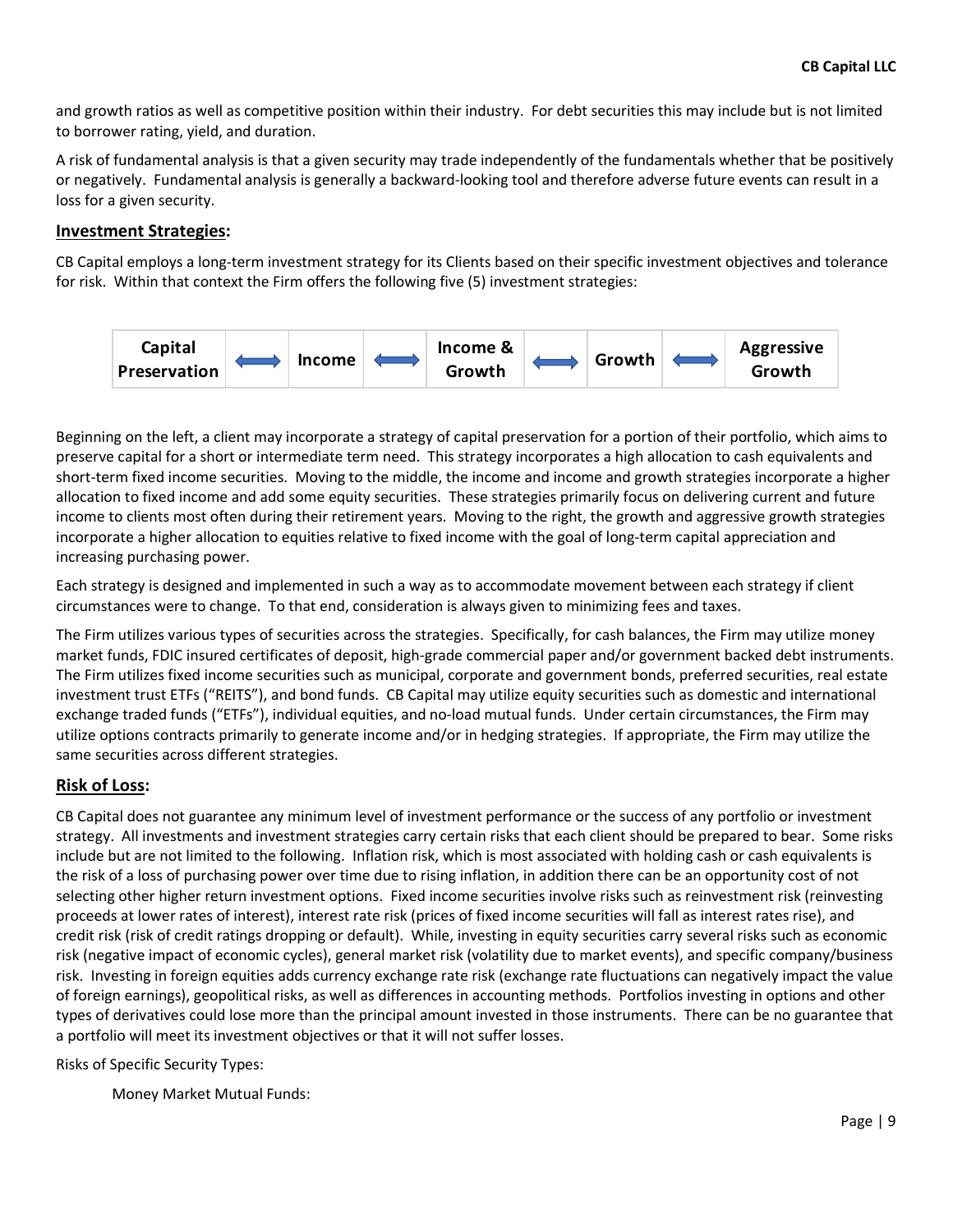Money market funds are mutual funds that invest in short-term debt instruments. They often used as a cash equivalent in a portfolio but are not FDIC insured. These funds are not risk free and may lose principal. In addition, the interest rate paid is variable and may go down after they are purchased. Also, the rate of inflation may exceed returns which will erode purchasing power over time.

#### Individual Fixed Income Securities:

Fixed income securities are debt instruments issued by entities that are designed to pay fixed periodic payments in the future that, will involve economic risks such as inflationary risk, interest rate risk, default risk, reinvestment risk and call risk. Inflationary risk occurs when the yield on the fixed income security does not keep pace with the rate of inflation and purchasing power is lost. Interest rate risk is when the value of the security declines due to an increase in interest rates. Default risk is that the issuer will not be able to abide by the terms of the fixed income agreement, which can include not making interest rate payments or paying back principal. Reinvestment risk is when the proceeds from the security will need to be reinvested in a security with a lower yield than the original provided. Call risk is the risk that the fixed income security can be called by the issuer before the maturity rate, leading to reinvestment risk.

#### Bond Funds:

Bond funds are mutual funds or exchange-traded funds (ETFs) that invest in a portfolio of fixed income securities or bonds. Bond funds carry greater market risk (interest rate risk) than individual bonds because the value of the bond fund will fluctuate with the value of the bonds within it on a continuous basis because the bond fund does not have a maturity. This is because bonds are continuously maturing and being bought and sold within the fund. Conversely, an individual bond may fluctuate in value due to interest rate changes, but the bond holder can elect to hold the bond to maturity and continue receive the stated interest rate payments and receive their full principal back at maturity, assuming the issuing entity does not default.

#### Preferred Securities:

Preferred securities are "hybrid" investments, sharing characteristics of both fixed income and equity securities. As such preferred securities are subject to interest rate risk, meaning as interest rates go up the price of the security goes down. Preferred securities will often pay higher yields than pure fixed income securities, but those dividend payments can be suspended or potentially skipped (if shares are noncumulative). Also, preferred securities may have a call feature which means they may be called or retired by the issuer, which results in reinvestment risk for the investor.

#### Individual Equity securities:

A security that generally refers to buying shares in a specific company in return for receiving a future payment of dividends and/or capital gains if the value of the stock increases. An equity security could lose value due to company specific factors such as management decisions, adverse events, or general market risks such as a recession. Risk levels tend to be higher in equity securities of smaller companies because they can be more vulnerable to market and industry changes than investments in larger companies. Lastly, risk levels in equity securities also vary by market type as the risks associated with foreign investments are more pronounced in connection with international and/or emerging markets than domestic markets.

#### Mutual Funds:

Mutual funds are investment vehicles that invest in a portfolio of individual securities. They generally carry less risk than investing in individual securities due to their diversified portfolios, however, they are still subject to market risk, liquidity risk, and tracking error. The value of a mutual fund will change based on the underlying value of the securities in the portfolio. So, if an index mutual fund tracks an index and that index drops 35% the mutual fund will also be expected to drop approximately 35%, this is referred to as market risk. Mutual funds only trade at the market close rather than during the trading day, so if there is a market event and the investor wishes to buy or sell the mutual fund they must wait until the end of the trading day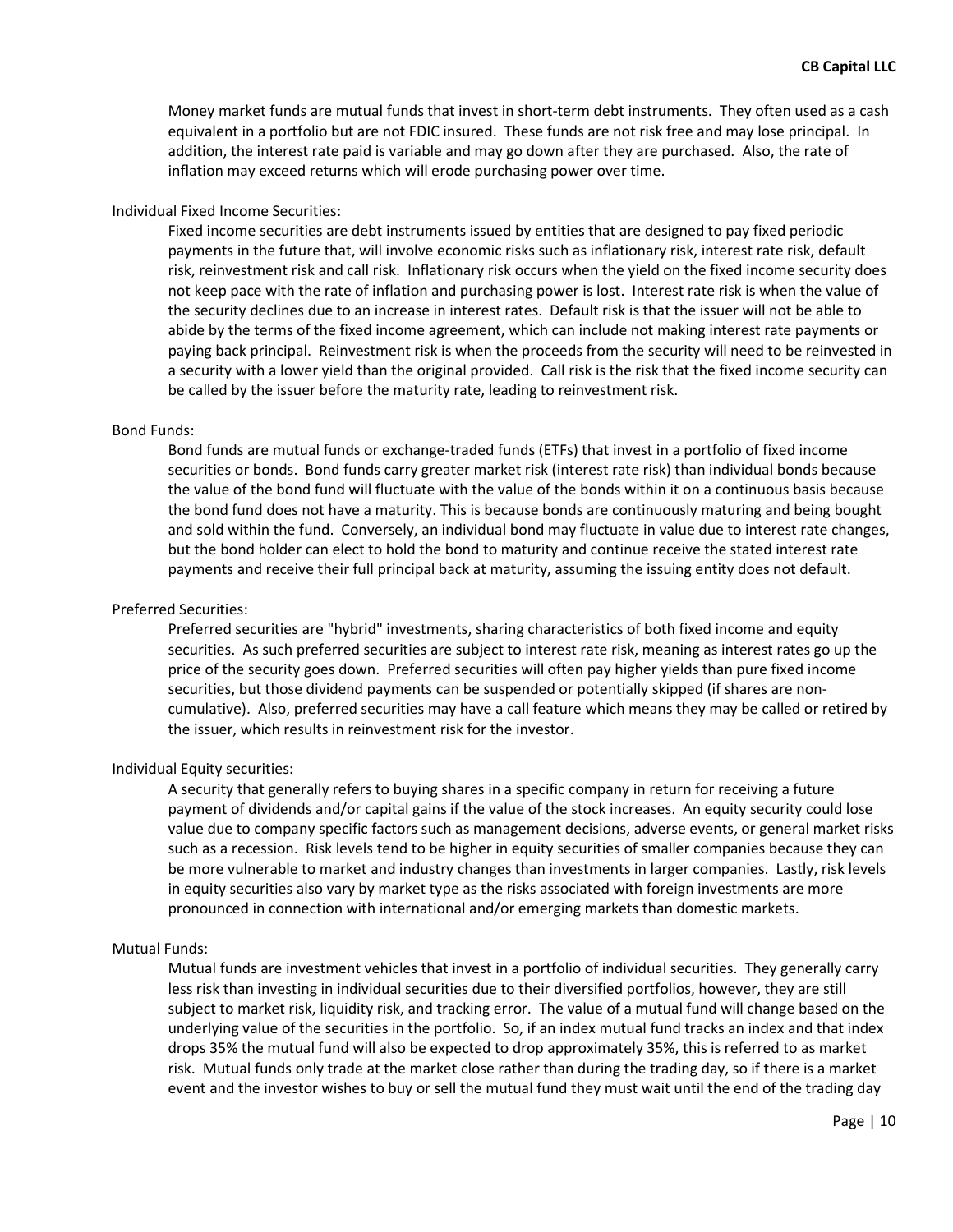and receive the price at the market close. This is a form of liquidity risk uniquely associated with mutual funds. Tracking error is the risk that the mutual fund will trade at a price different than is underlying net asset value (NAV) and/or its performance disassociates from the underlying index that it tracks. Mutual funds also carry operational costs that lower investment returns.

#### ETFs:

An ETF is an investment fund that invests in a portfolio of individual securities and trades on an exchange, like a stock. ETFs are like mutual funds however, they can be bought and sold throughout the trading day, whereas mutual funds trade only at the market close. ETFs generally carry less risk than investing in individual securities due to their diversified portfolios, however, they are still subject to several risks such as market risk, trading risk, Liquidity risk, and tracking error. The value of an ETF will change based on the underlying value of the securities in the portfolio. So, if an ETF tracks an index and that index drops 35% the ETF will also be expected to drop approximately 35%, this is referred to as market risk. ETFs are subject to bid/ask spreads when they are traded, meaning investors buy at the ask price and sell at the bid price. The spread can vary, being small one day and wide the next day, this is an inherent cost to investors and acts as a drag on investor returns, this risk is referred to as trading risk. ETFs that are thinly traded are subject to liquidity risk which is the difficulty in buying or selling the ETF without effecting the price or not being able to transact the ETF at the desired time. Tracking error is the risk that the ETF will trade at a price different than is underlying net asset value (NAV) and/or its performance disassociates from the underlying index that it tracks. ETFs also carry operational costs that lower investment returns.

#### Foreign Securities:

Investments in international securities carries all the risks detailed herein for each security type listed but include additional risks such as currency risk, political risk, and information risk. Currency risk is the risk that the value of the foreign security will experience losses due to foreign currency fluctuations. Political risk is the additional risks that are faced being subject to foreign government intervention and foreign politics and policies. Another risk is information risk which is related to the fact that many companies outside the United States do not provide investors with the same type or detail of information as domestic public companies, and accounting methods may also differ, this can negatively impact the evaluation of foreign companies.

#### Options:

Options are derivative securities, meaning that they trade based on the value of another security or index. Options are subject to several risks, including the risk of changes in the market price of the underlying securities, credit risk with respect to the counterparty, risk of loss due to changes in interest rates and liquidity risk. The use of certain options may also have a leveraging effect which may increase volatility and reduce returns. When options are used for hedging, which is designed to reduce or mitigate losses, it also can reduce or eliminate gains. The use of derivatives for non-hedging purposes may be considered more speculative than other types of Investments due to its leveraging effects. Options on securities may be subject to greater fluctuations in value than an investment in the underlying securities. Options writing can lose value over time because there is an expiration date, whereas, purchasing an individual equity security does not have an expiration date. Investing in options can result in losses that are greater than the original investment.

# Item 9 – Disciplinary Information

CB Capital has not been involved in any legal, regulatory or disciplinary events.

The disciplinary history of CB Capital and any of its supervised persons may be obtained by contacting the Massachusetts Securities Division at (617) 727-3548 or at msd@sec.state.ma.us.

The Firm's background can be found on the Investment Adviser Public Disclosure website at www.adviserinfo.sec.gov by searching the firm name or CRD# 300200.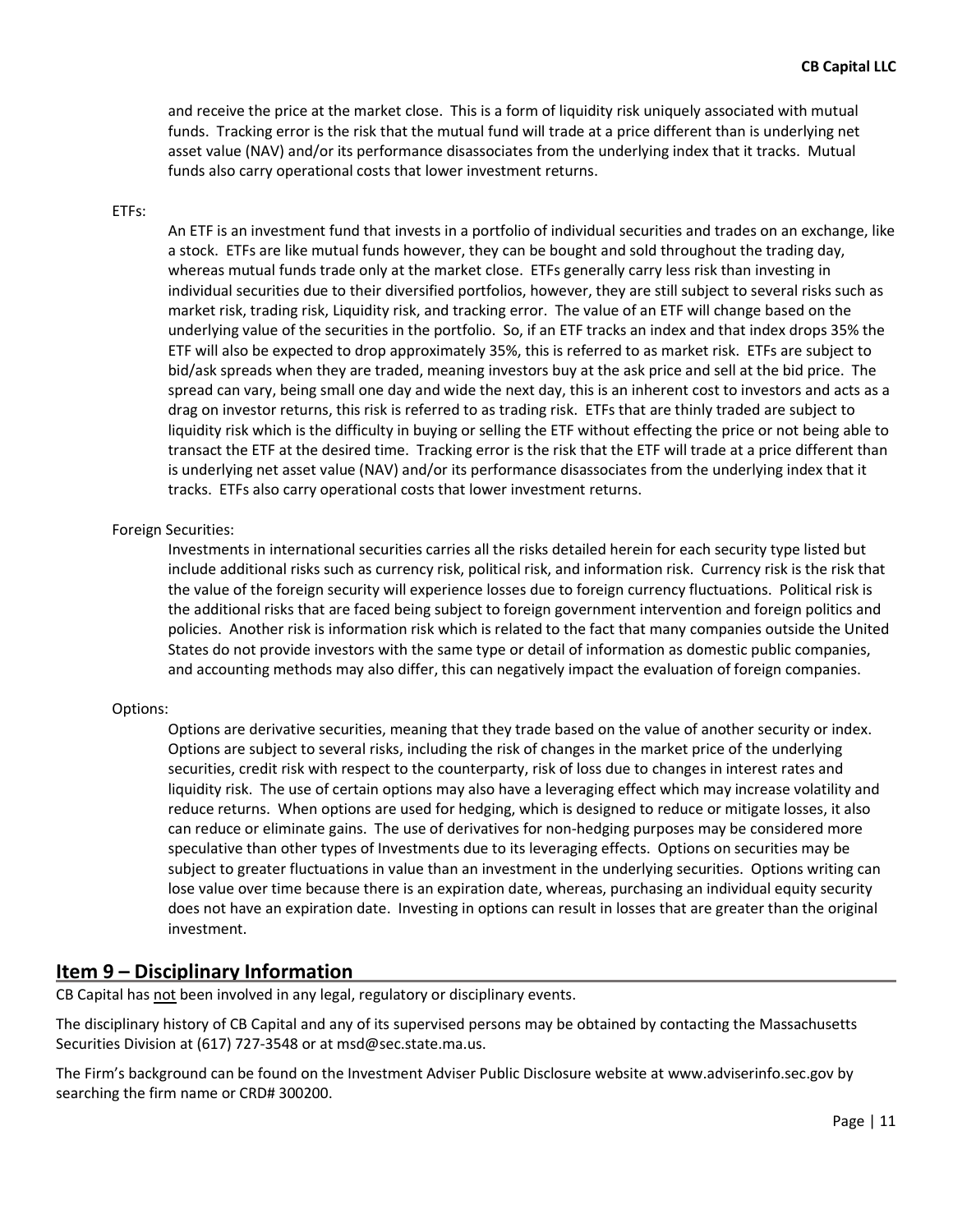# Item 10 – Other Financial Industry Activities and Affiliations

Conflicts of interest can occur when a Registered Investment Adviser or one its employees holds a dual registration, as a broker-dealer or other financial entity/representative. Conflicts can also occur when affiliations exist between related parties in other financial business such as banks, insurance companies, real estate brokers or law and accounting firms.

#### Broker-Dealer Activities and Affiliations:

CB Capital is not dually registered as a broker-dealer. None of CB Capital's members or employees are registered representatives of a broker-dealer.

#### Other Activities and Affiliations:

CB Capital (or its members or employees) is not registered as a futures commission merchant, commodities pool operator, or a commodity trading advisor, nor does it have registrations pending for or any affiliations with the aforementioned.

#### Related Person Affiliations:

CB Capital (or its members or employees) does not have any material relationships, affiliations, or arrangements with any related persons in the financial industry.

#### Other Investment Advisors:

CB Capital (or its members or employees) does not have any material relationships, affiliations, or arrangements with any other Investment Advisors.

# Item 11 – Code of Ethics, Participation or Interest in Client Transactions and Personal Trading

#### Code of Ethics:

At CB Capital, our paramount ethical, professional, and legal duty is to act at all times as a fiduciary to our Clients. This means that the Firm puts the interests of its Clients ahead of its own and strives eliminate and/or mitigate any perceived or actual conflict of interest that may arise in relation to its advisory services.

The Firm has adopted a Code of Ethics that is in compliance with the Code of Ethics requirements of Rule 204A-1 under the Investment Advisers Act of 1940, as amended. The Code of Ethics includes general requirements that all employees comply with their fiduciary obligations to Clients and applicable securities laws, and specific requirements relating to, among other things, personal trading, insider trading, conflicts of interest, and confidentiality of Client information.

CB Capital will provide our Code of Ethics to Clients and prospective Clients in response to written requests made to the Chief Compliance Officer, Christopher G. Benoit, at (401) 768-3361.

#### Participation or Material Interest in Client Transactions:

CB Capital, (or its members or employees) will not recommend to, or purchase on behalf of its Clients, securities that the Firm or a related person has a material interest. The Firm will not act as a principal, a general partner or as adviser to an investment company in any Client transactions.

#### Personal Trading in the Same Securities as Clients:

CB Capital allows its members and employees to purchase or sell the same securities that may be recommended to and purchased on behalf of Clients. In addition, these trades may occur on the same day as client trades. In order to minimize this conflict of interest, the Firm (or its members or employees) will place all individual Client trades ahead of its own and adhere to the Firm's Code of Ethics. If trades are executed on an aggregated basis, securities will be allocated based on the average prices achieved for the day for both Clients and the Firm (or its members or employees).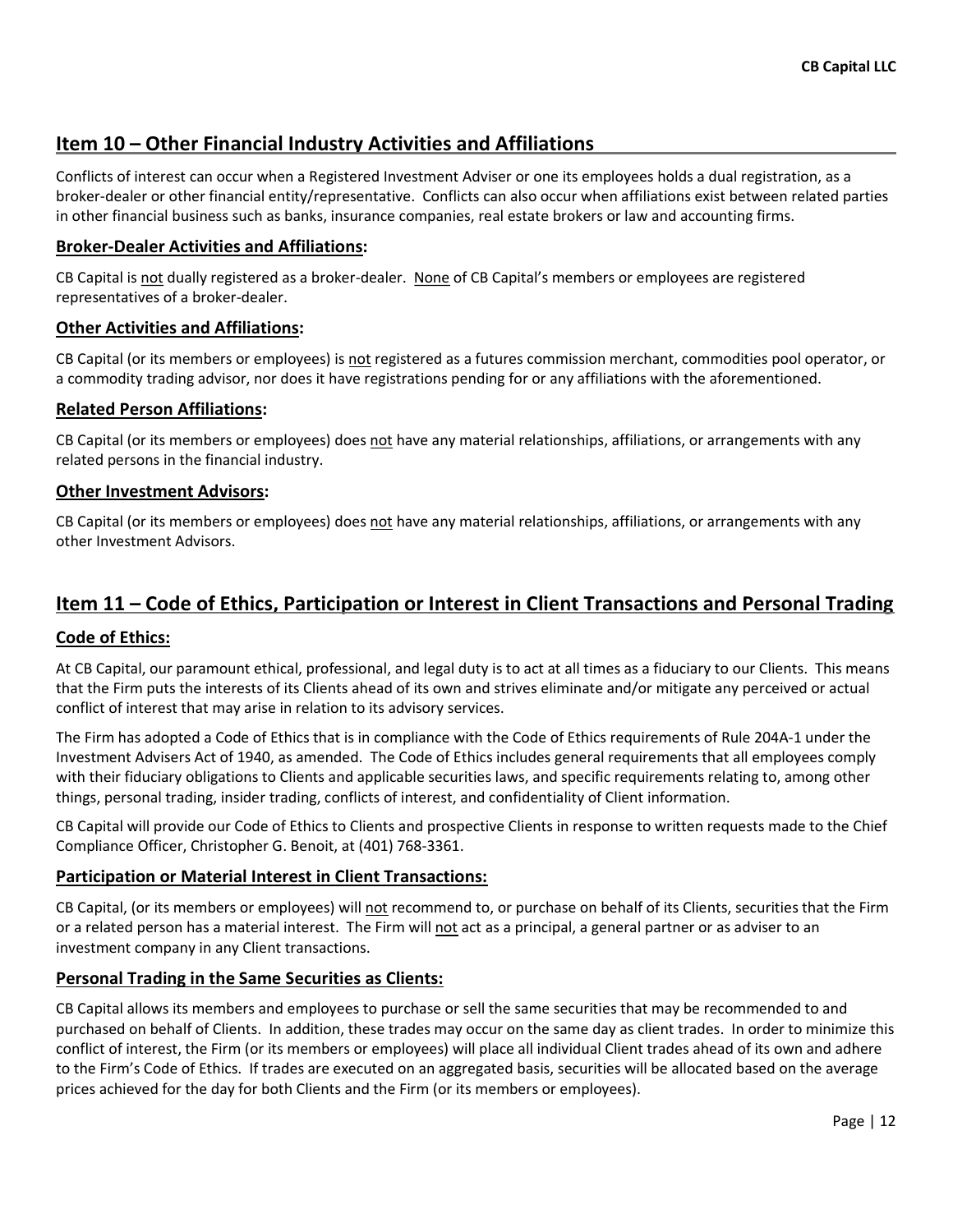# Item 12 – Brokerage Practices

CB Capital seeks to recommend a custodian/broker who will hold Client assets and execute transactions on terms that are overall most advantageous when compared to other available providers and their services. We consider a wide range of factors, including, but not limited to:

- Timeliness of trade execution
- Timeliness and accuracy of trade confirmations
- Liquidity of the securities traded
- Ability to execute trades in difficult market environments
- Availability of research and tools to assist in decision making
- Execution facilitation services provided
- Record keeping services provided
- Custody services provided
- Frequency and correction of trading errors
- Breadth of available investment and other products and services
- Competitiveness of the price of those services (commission rates, margin interest rates, other fees) and willingness to negotiate the prices
- Financial condition and business reputation

CB Capital requires that Clients utilize the brokerage and custodial services of TD Ameritrade Institutional, a division of TD Ameritrade ("TD"), Schwab Advisor Services, a division of Charles Schwab & Co Inc. ("Schwab") or UMB Bank ("UMB"). At this time Schwab will not hold reinsurance accounts while TD has held these accounts in the past. Schwab and TD are merging and as a result TD will no longer open certain types of reinsurance accounts. Therefore, these accounts may be opened and held at UMB. Schwab and TD are affiliated SEC-registered broker-dealers, members FINRA/SIPC. UMB Bank is a national bank, member FDIC. CB Capital receives services such as custody of securities, trade execution, clearance and settlement of transactions, record keeping, reporting and related services from both TD and Schwab. CB Capital receives custody of securities, record keeping, reporting from UMB. Trade execution, and clearance and settlement of transactions for UMB accounts is performed via DVP accounts at Schwab. CB Capital is independently owned and operated and not affiliated with either TD, Schwab or UMB. CB Capital receives no compensation in cash or otherwise for recommending the services of these companies.

#### Research and Soft Dollar Benefits:

CB Capital does not participate in a formal soft dollar program. The Firm does not use client brokerage commissions to obtain research or other products or services.

However, TD, Schwab and UMB may make certain research and brokerage services available at no additional cost to the Firm. Research products and services provided by TD, Schwab and UMB may include research reports from third parties and can include information about particular companies or industries, economic surveys, data and analyses, financial publications, portfolio evaluation services, financial database software and services, computerized news and pricing services and other products or services that provide lawful and appropriate assistance by TD, Schwab and UMB to the Firm in the performance of our investment decision-making responsibilities.

As a result of receiving the services listed above, the Firm may have an incentive to continue to use or expand the use of TD, Schwab and UMB services. CB Capital examined this potential conflict of interest when we chose to enter into a relationship with TD, Schwab and UMB. We have determined that the relationships are in the best interest of the Firm's Clients and satisfy our fiduciary obligations, including our duty to seek best execution. In seeking best execution, the determinative factor is not the lowest possible cost, but whether the transaction represents the best qualitative execution, taking into consideration the full range of a broker-dealer's services, including the value of research provided, execution capability, commission rates, and responsiveness.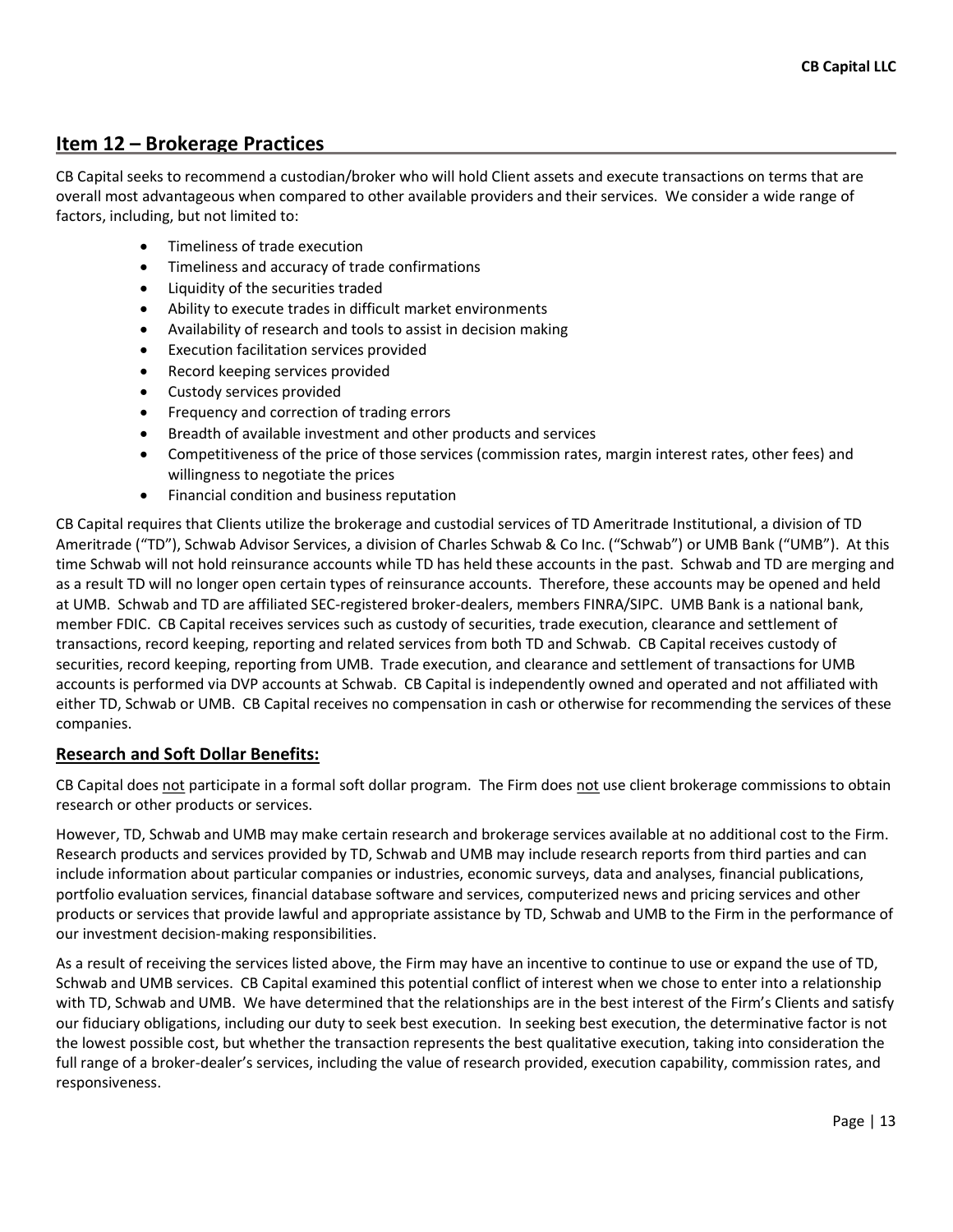TD and Schwab commission rates and transaction fees are generally discounted from customary retail commission rates. However, the commission and transaction fees charged by TD and Schwab may be higher or lower than those charged by other custodians and broker-dealers.

#### Brokerage for Client Referrals:

CB Capital does not receive Client referrals from broker-dealers.

#### Directed Brokerage:

The Firm routinely recommends that a Client direct us to execute the purchase or sale of securities through TD or Schwab. Each Client will generally be required to establish their Account(s) with TD, Schwab or UMB if they have not already done so. Please note that not all advisers have this requirement.

We may allow Clients to direct brokerage outside our recommendation. However, we may be unable to achieve the most favorable execution of Client transactions. Client directed brokerage may cost Clients more money. For example, in a directed brokerage account, Clients may pay higher brokerage commissions because we may not be able to aggregate orders to reduce transaction costs, or Clients may receive less favorable prices.

#### Order Aggregation:

Transactions for Clients may be combined or "batched" to obtain best execution, to negotiate more favorable commission rates or to allocate equitably among the Firm's Clients the differences in prices, commissions, or other transaction costs that might not have been obtained had such orders been placed independently. Under this procedure, transactions will generally be averaged as to price and allocated among the Firm's Clients pro-rata to the purchase and sale orders placed for each Client on any given day. As detailed in Item 11, to the extent the Firm (or its members or employees) participate in aggregated trades with Clients, the shares will be allocated on an average basis and in accordance with the Investment Advisers Act of 1940.

CB Capital does not receive any additional compensation or economic benefit as a result of the aggregation.

# Item 13 – Review of Accounts

Client accounts are reviewed and monitored on an ongoing basis by Christopher G. Benoit, President of CB Capital. Reviews may also be conducted by members or employees who are Investment Adviser Representatives. Client communication is generally conducted on a quarterly basis but can be more or less frequent based on the circumstances or preferences of each Client. Events that may prompt more frequent communication may include major economic, market, or political events or changes in the personal or business circumstances of a Client. The nature of these communications can include a summary of activity in the Account(s) and holdings, current market conditions, and a review of the Client's circumstances in the context of their strategic asset allocation and investment objectives.

Each Client will receive statements directly from the Custodian no less than quarterly. These statements will detail, among other items, all positions, deposits and withdrawals, any fees, dividends, transactions, performance, and the current asset allocation. CB Capital can provide custom reporting and analysis upon request.

# Item 14 – Client Referrals and Other Compensation

#### Client Referrals:

CB Capital (or its members or employees) does not pay or receive any fees or other compensation to receive or provide Client referrals from any other person(s) or third parties.

#### Other Compensation: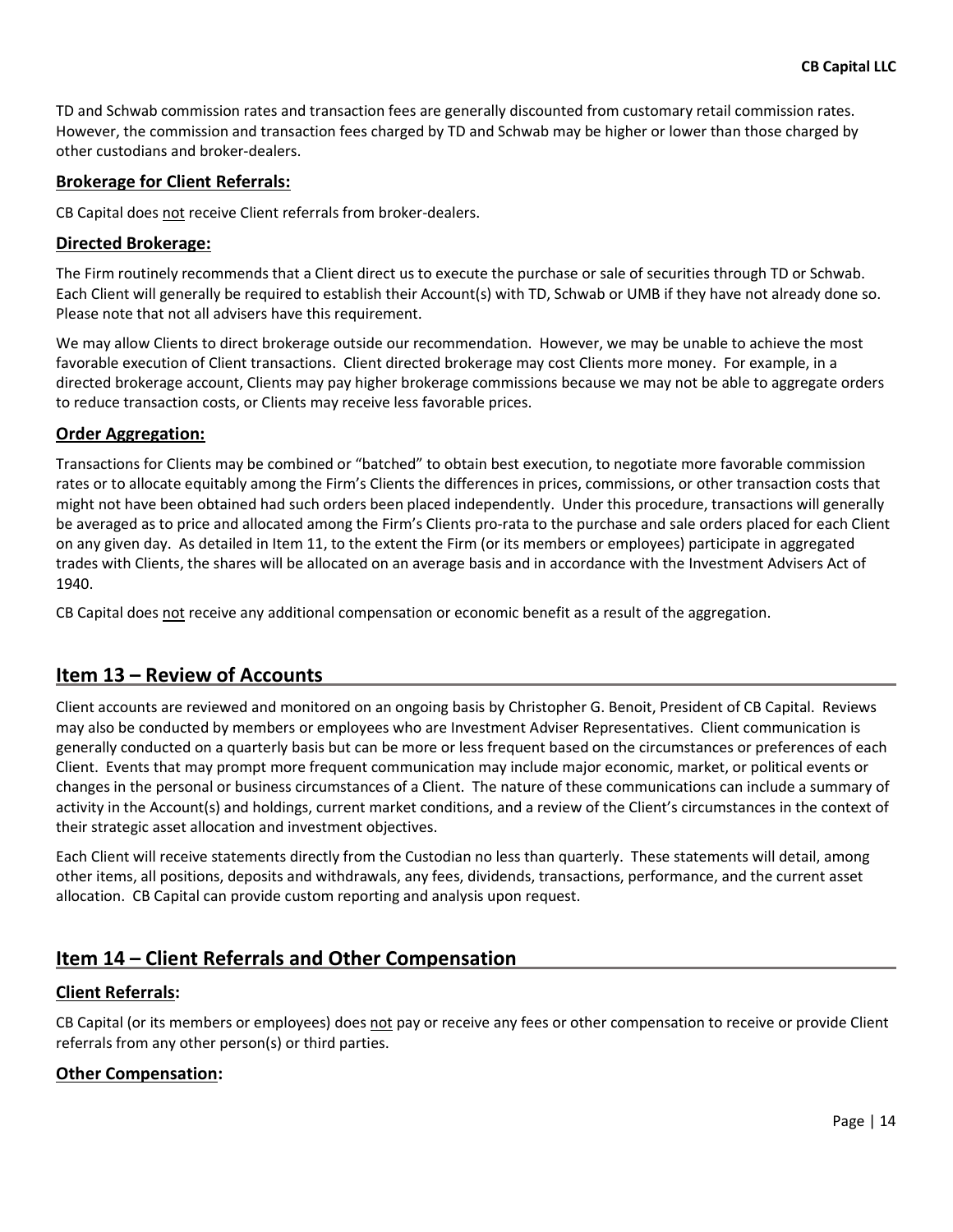CB Capital (or its members or employees) does not receive any fees or other compensation (other than the benefits described in Item 12) from any firm or individual for providing investment advice.

# Item 15 – Custody

CB Capital does not accept or maintain custody of any Client accounts. Clients are required to engage a qualified Custodian to retain their funds and securities and direct CB Capital to utilize the Custodian for the Client's securities transactions. CB Capital generally deducts investment advisory fees directly from client accounts and will send a detailed statement to the client each time a request for fees is sent to the custodian. Under the laws of the Commonwealth of Massachusetts, CB Capital is deemed to have custody of client funds due to this practice. CB Capital encourages Clients to review statements provided by CB Capital and the Custodian and to notify CB Capital of any discrepancies or errors. For more information about Custodians and brokerage practices, see Item 12 - Brokerage Practices.

# Item 16 – Investment Discretion

CB Capital generally is granted Limited Power of Attorney ("LPOA") to act on a fully discretionary basis on behalf of Clients. This discretion is detailed in the Investment Advisory Agreement that exists between CB Capital and the Client, and allows the Firm to choose the amount, timing, and type of securities to be bought and sold to satisfy the Client's investment objectives. Additionally, the Firm may accept reasonable limitations or restrictions to such authority from the client. All limitations and restrictions placed on accounts must be provided to CB Capital in writing and the Firm must acknowledge receipt and acceptance of such terms for the limitation(s) to be deemed accepted.

# Item 17 – Voting of Client Securities

CB Capital does not and will not accept the proxy authority to vote Client securities. Clients will receive proxies or other solicitations directly from their Custodian or a transfer agent. Clients retain responsibility for receiving and voting proxies for all securities maintained in Client portfolios. Clients may call, write, or email the Firm to discuss questions they may have about particular proxy votes or other solicitations.

# Item 18 – Financial Information

CB Capital is not required to disclose any financial information pursuant to this Item due to the following:

- The Firm does not require or solicit the prepayment of more than \$1,200 in fees six months or more in advance of services rendered.
- The Firm does not have a financial condition or commitment that impairs our ability to meet contractual and fiduciary obligations to Clients.
- The Firm has never been the subject of a bankruptcy petition.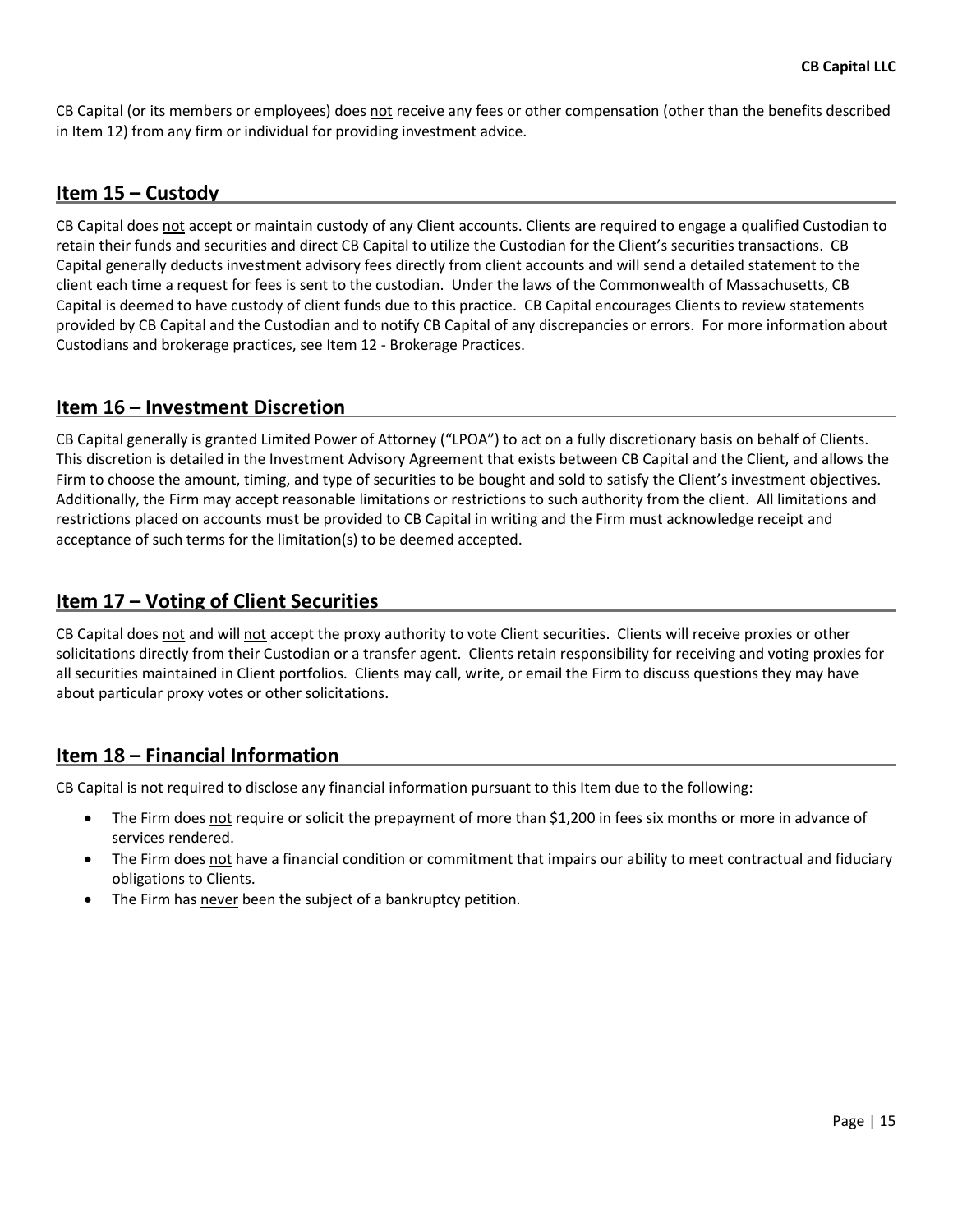# **CB Capital LLC**

# Item 19 - Form ADV Part 2B Brochure Supplement for

# Christopher G. Benoit

949 Eddie Dowling Highway North Smithfield, RI 02896 (401) 768-3361 www.CBCapitalLLC.com

March 2022

L

This Form ADV Part 2B ("Brochure Supplement") provides information about the background and qualifications of Christopher G. Benoit (CRD# 7058010) in addition to the information contained in the CB Capital LLC ("CB Capital") (CRD # 300200) Disclosure Brochure. If you have not received a copy of the Disclosure Brochure or if you any have questions about the contents of this Disclosure Brochure or the Brochure Supplement, please contact CB Capital at (401) 768-3361, or by email at Info@CBCapitalLLC.com.

Additional information about Christopher G. Benoit is available on the SEC's Investment Adviser Public Disclosure website at www.adviserinfo.sec.gov by searching with his full name or his Individual CRD# 7058010.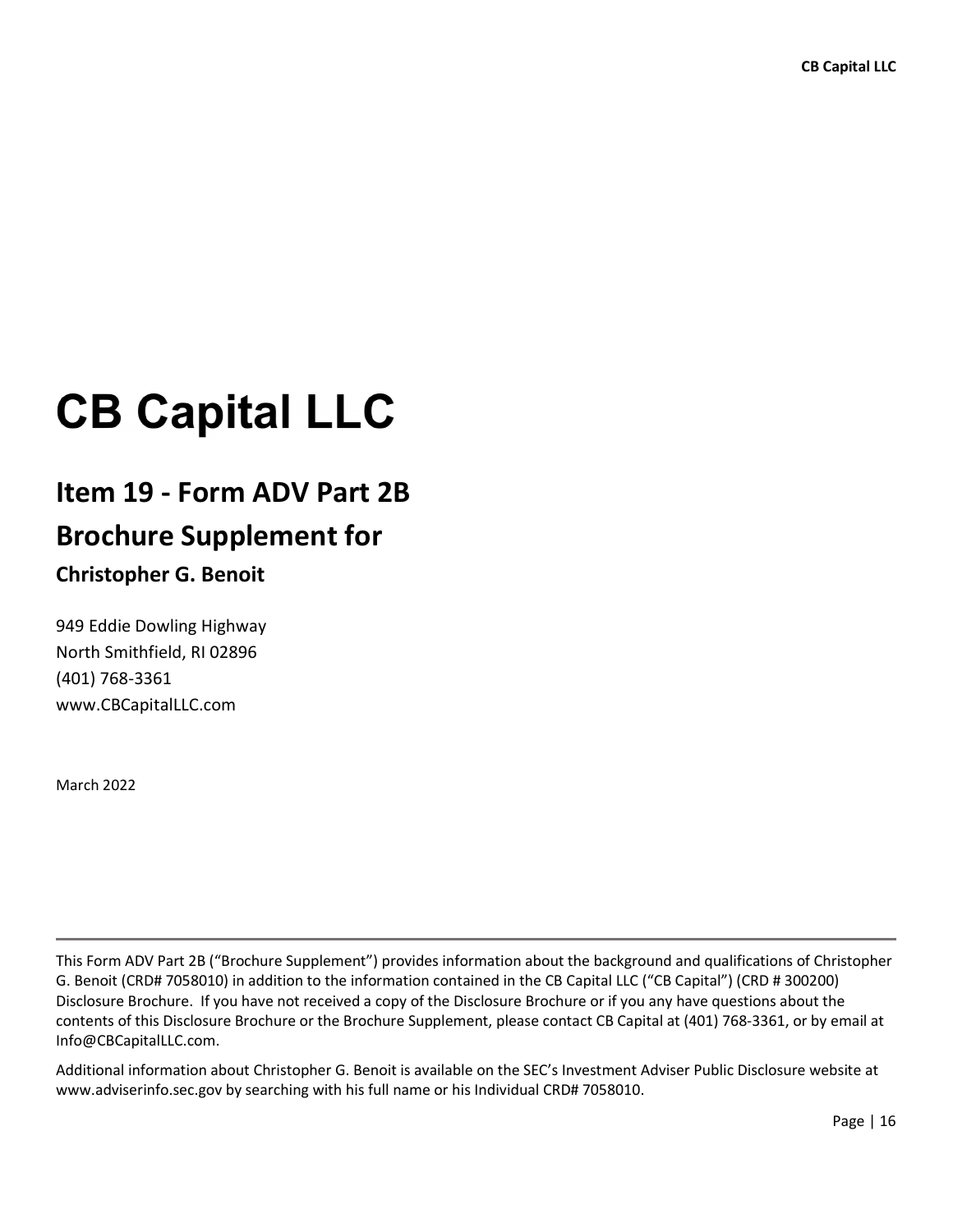Item 2 – Educational Background and Business Experience **Christopher G. Benoit Born 1971** Born 1971 Educational Background: Babson College, MBA 1999 **•** Bryant University, BSBA, Major in Finance 1993 **1993** Business Experience: • CB Capital LLC., President and Chief Compliance Officer 2018 - 2018 - Present CB Capital Reinsurance Ltd., President 2014 - Present Anchor Auto Group, Vice President 1998 - Present **•** Digital Equipment Corporation, Financial Analyst 1997 1998 – 1998 – 1998 – 1998 Exams, Licenses & Other Professional Designations:  $\bullet$  CERTIFIED FINANCIAL PLANNER<sup>TM</sup> (CFP®) 2021 ● Series 65 2018

# Item 3 – Disciplinary Information

Mr. Benoit has never been involved in any legal, regulatory, or disciplinary events.

# Item 4 – Other Business Activities

In addition to his duties at CB Capital LLC, Mr. Benoit is also Vice President of the Anchor Auto Group which consists of Subaru and Nissan Automotive franchises in North Smithfield RI. Offices are shared with CB Capital LLC; however, all books and records are kept separate. Mr. Benoit's duties include assisting in the oversight of day-to-day operations and working on strategic initiatives. All business activities of the Anchor Auto Group and that of CB Capital LLC are separate and unrelated.

Mr. Benoit is also President and owner of CB Capital Reinsurance Ltd. which was founded in 2014 and is in North Smithfield RI. The business is an automotive reinsurance company that allows automotive dealers to fulfill their warranty obligations for vehicle service and powertrain contracts, GAP insurance, tire and wheel protection, and other vehicle after-sale products. The business is an automotive related business and not an investment related business. Mr. Benoit dedicates approximately 160 hours/month to both businesses.

# Item 5 – Additional Compensation

Mr. Benoit does have any additional compensation to disclose.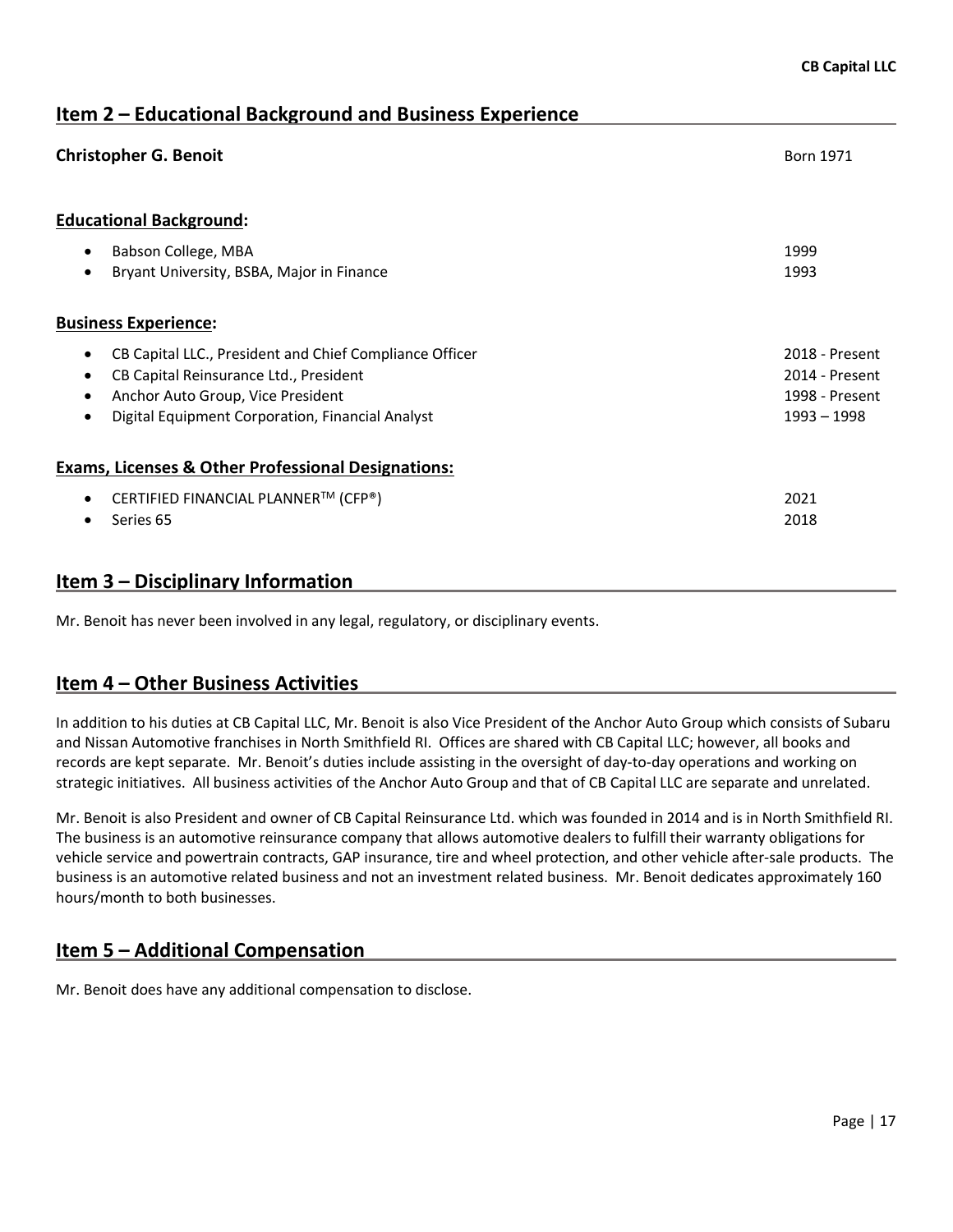# Item 6 – Supervision

Mr. Benoit serves as President and the Chief Compliance Officer of CB Capital LLC and can be reached at (401) 768-3361. CB Capital LLC has adopted a Code of Ethics and internal compliance procedures that guide each Supervised Person in meeting their fiduciary obligations to Clients. Further, as a Registered Investment Adviser, CB Capital LLC is subject to regulatory oversight by various agencies and is subject to examinations by regulators.

# Item 7 – Requirements for State-Registered Advisers

Mr. Benoit has never been involved in, been accused of, or found liable for any of the following:

- 1. An award or otherwise being found liable in an arbitration claim alleging damages in excess of \$2,500, involving any of the following:
	- a. An investment or an investment related business or activity
	- b. Fraud, false statement(s), or omissions
	- c. Theft, embezzlement, or other wrongful taking of property
	- d. Bribery, forgery, counterfeiting, or extortion
	- e. Dishonest, unfair, or unethical practices
- 2. An award or otherwise being found liable in a civil, self regulatory organization, or administrative proceeding involving any of the following:
	- a. An investment or an investment related business or activity
	- b. Fraud, false statement(s), or omissions
	- c. Theft, embezzlement, or other wrongful taking of property
	- d. Bribery, forgery, counterfeiting, or extortion
	- e. Dishonest, unfair, or unethical practices

Mr. Benoit has never been the subject of a bankruptcy proceeding.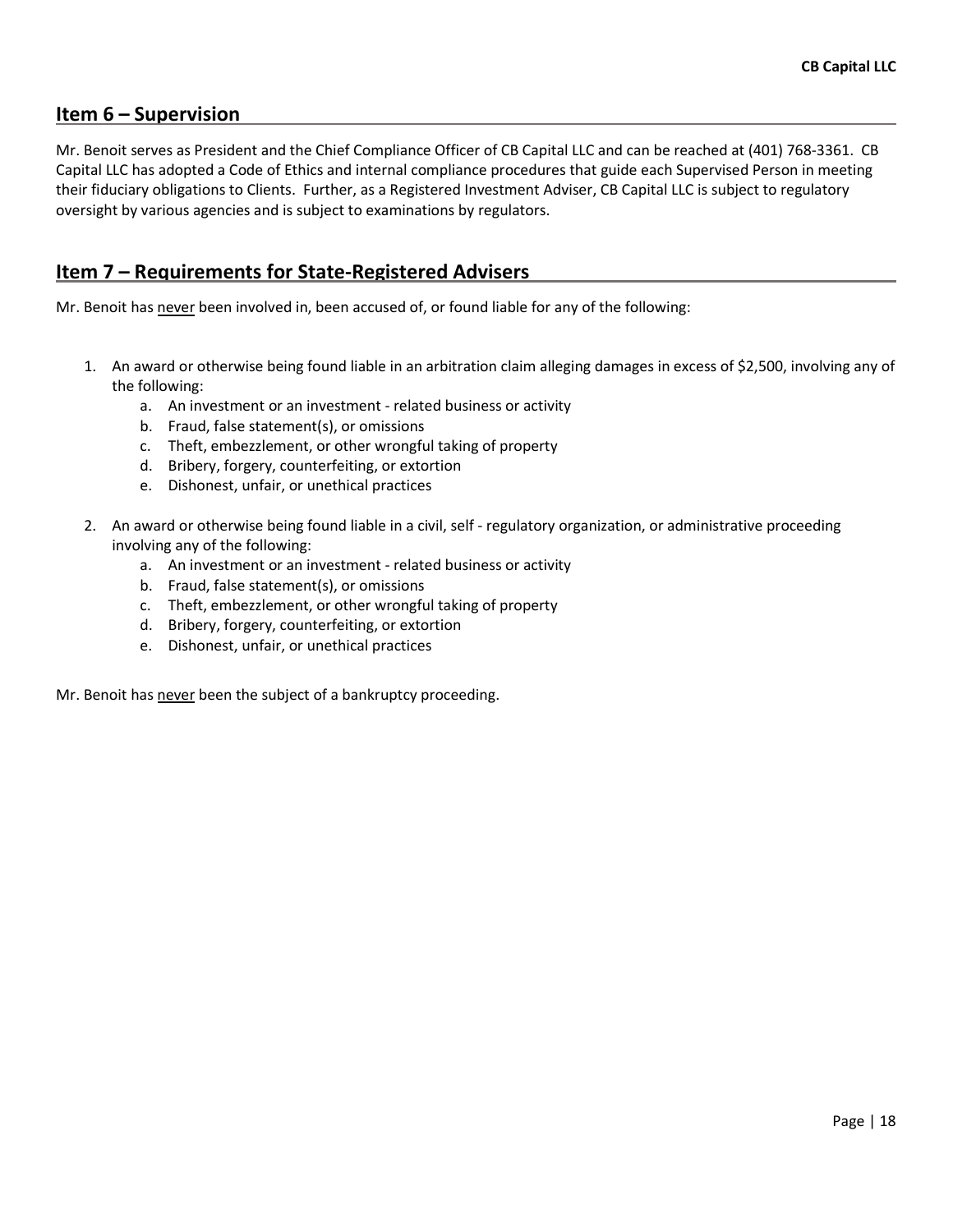# Privacy Policy

CB Capital is committed to safeguarding the personal information that we collect and retain in performing our duties as a Registered Investment Adviser. The Firm protects the security and confidentiality of the personal information we collect and has implemented controls to ensure that such information is used for proper business purposes in connection with the management of Client Accounts.

CB Capital does not sell your non-public personal information to any third party. The Firm will only share such information to the extent it is necessary in providing our Investment Advisory or other services to Clients as discussed below.

#### What you need to know?

Registered Investment Advisers ("RIAs") share some of your personal information. Federal and state laws give you the right to limit some of this sharing. Federal and state laws require RIAs to disclose how we collect, share, and protect your personal information.

| What information does the Firm collect from you?         |                                 |  |
|----------------------------------------------------------|---------------------------------|--|
| Social security and/or taxpayer identification number(s) | Assets and liabilities          |  |
| Name, address, date of birth, and phone number(s)        | Income and expenses             |  |
| Email address(es)                                        | Investment activity             |  |
| Account information (including other institutions)       | Investment experience and goals |  |

| From what additional sources does the Firm collect your information? |                                                    |  |  |
|----------------------------------------------------------------------|----------------------------------------------------|--|--|
| Custody, brokerage, and advisory agreements                          | Account applications and forms                     |  |  |
| Other advisory agreements and legal documents                        | Investment questionnaires                          |  |  |
| Transactional information with the Firm or others                    | Other information needed to service the Account(s) |  |  |

#### How does the Firm share your information?

The Firm needs to share Clients' non-public personal information to effectively perform its duties as a Registered Investment Adviser. Below are some of the reasons the Firm may share your information.

| <b>Basis for Sharing</b>                                                                                                                                                                                                                                                                           | <b>Sharing</b>                      | Limitations                                                        |
|----------------------------------------------------------------------------------------------------------------------------------------------------------------------------------------------------------------------------------------------------------------------------------------------------|-------------------------------------|--------------------------------------------------------------------|
| <b>Servicing Clients</b>                                                                                                                                                                                                                                                                           |                                     |                                                                    |
| The Firm may share non-public personal information with non-<br>affiliated third parties such as Broker-Dealers, Custodians, regulators,<br>credit agencies, and other financial institutions as necessary to<br>provide services consistent with applicable law, including but not<br>limited to: | CB Capital may share<br>information | Clients cannot limit<br>the Firm's ability to<br>share information |
| Processing transactions<br>$\bullet$                                                                                                                                                                                                                                                               |                                     |                                                                    |
| General account maintenance                                                                                                                                                                                                                                                                        |                                     |                                                                    |
| Responding to regulators or legal investigations                                                                                                                                                                                                                                                   |                                     |                                                                    |